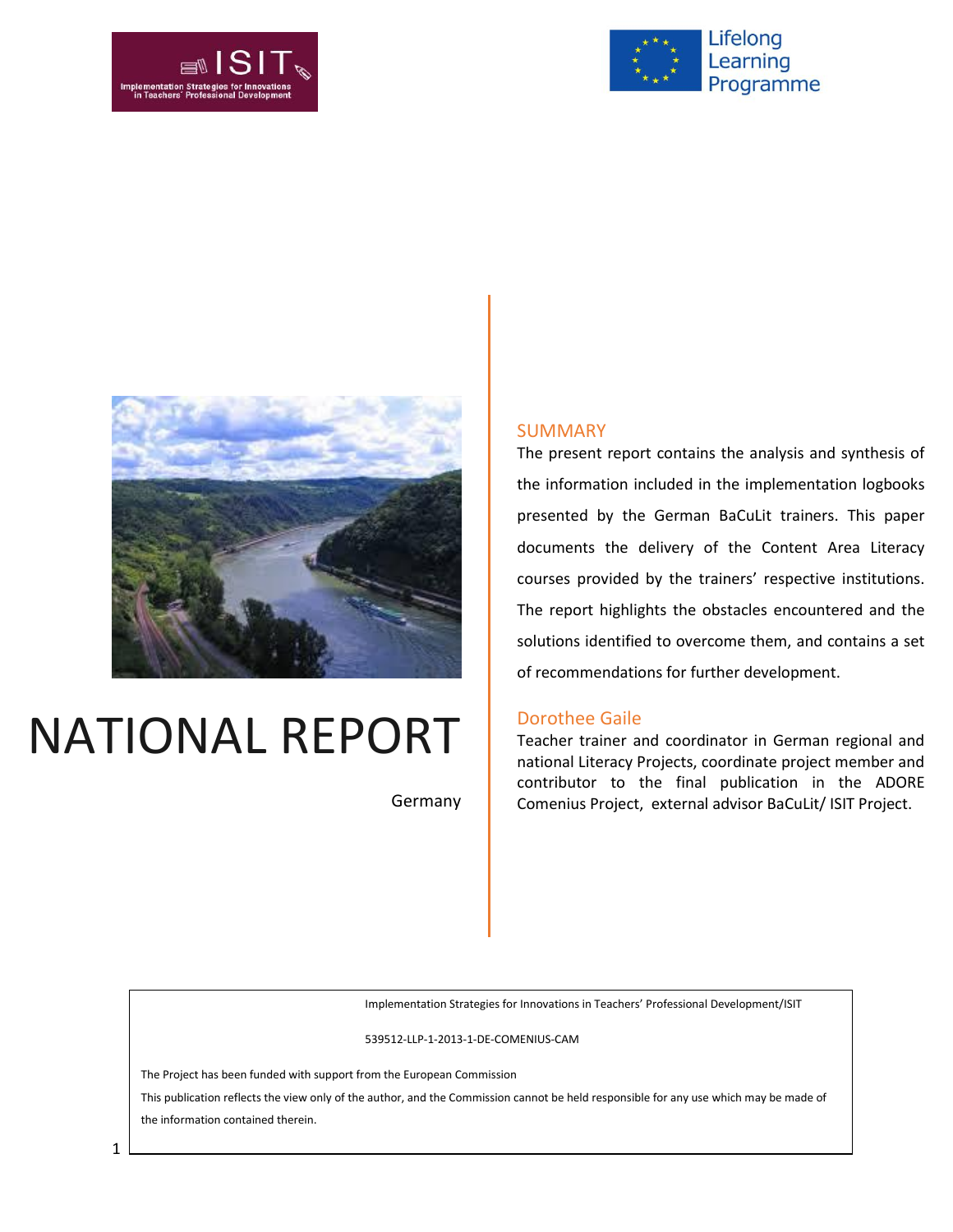## List of acronyms

ADORE= Teaching Struggling Adolescent Readers in European Countries. A comparative study of "good practice" in European countries. Comenius Multilateral project

BaCuLit= Basic Curriculum for Teachers' In-Service Training in Content Area Literature in Secondary Schools, in-service training course developed within the Comenius Multilateral project bearing the same name

CAL= Content Area Literature

CPD= Continuous/Contiuing professional development

ISIT= Implementation Strategies for Innovations in Teachers' Professional Development. A Comenius Multilateral project

KMK = Standing Conference of the Ministries of Culture and Education in Germany

NGO = Non-governmental organization

OECD= Organization for Economic Cooperation and Development

Para.= Paragraph

PIRLS = Progress in International Reading Literacy Study

PISA = Programme for International Student Assessment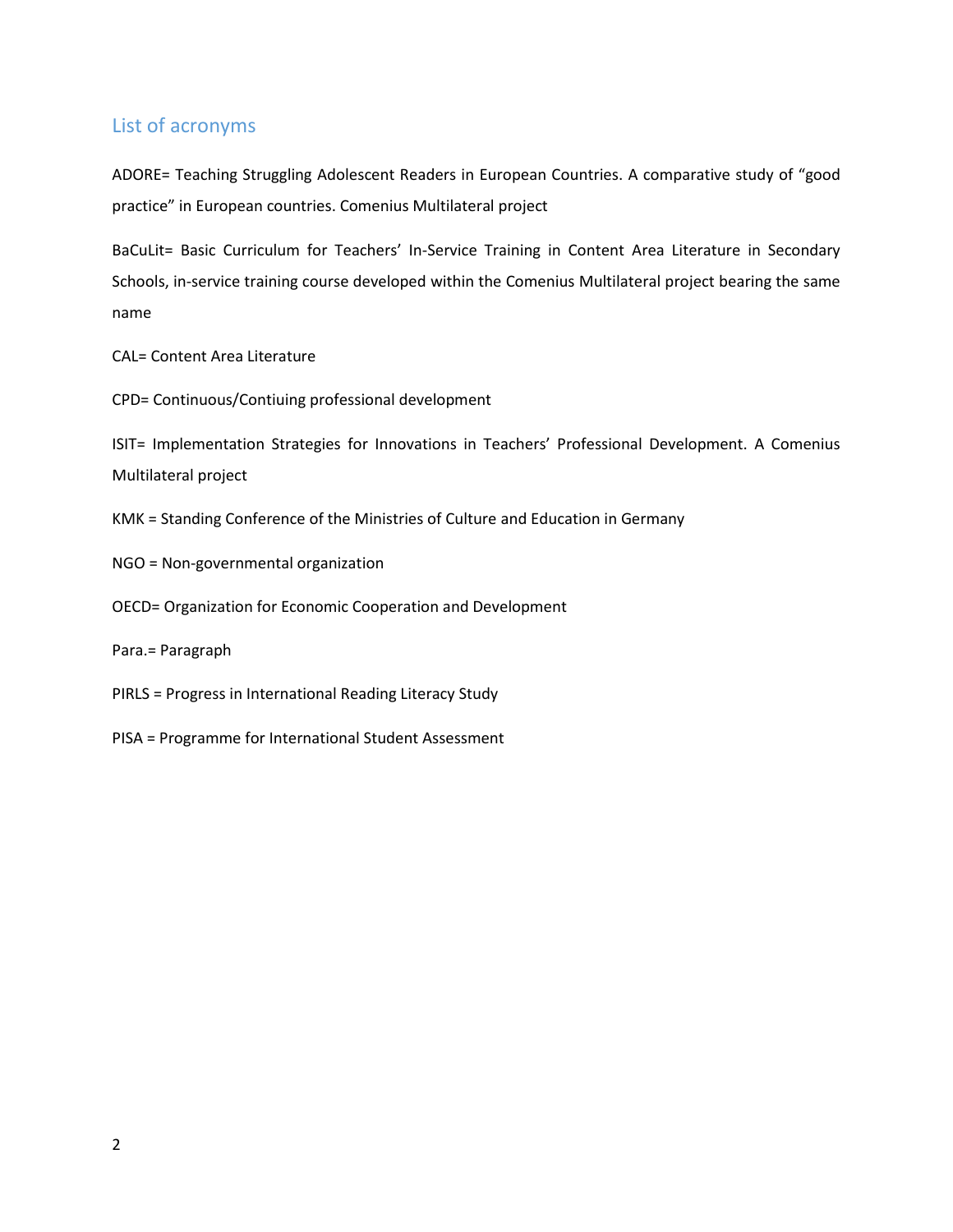## **Contents**

| List of acronyms                                                                                     | 2  |
|------------------------------------------------------------------------------------------------------|----|
| National context                                                                                     | 5  |
| How teachers' in-service training is organized in Germany                                            | 5  |
| Specific legislative framework                                                                       | 5  |
| Institutions in charge of in-service training for secondary school teachers                          | 6  |
| Quality assurance:                                                                                   |    |
| Accreditation                                                                                        | 7  |
| Evaluation                                                                                           | 8  |
| Certification and teacher accountability                                                             | 8  |
| The colleagues certified as BaCuLit trainers in 2014                                                 | 10 |
| In-service teacher training institutions where BaCuLit courses are intended to be delivered          | 10 |
| Expectations regarding the opportunities to implement BaCuLit/                                       |    |
| CAL courses in the targeted institutions                                                             | 12 |
| Steps taken to analyse the possibilities for implementation                                          | 14 |
| Major obstacles encountered in the implementation of the BaCuLit/ CAL course and potential solutions |    |
|                                                                                                      | 20 |
| Key Success strategies applied by the trainers                                                       | 23 |
| Recommendations                                                                                      | 26 |
| Recommendations for trainers concerning all phases of the training                                   | 26 |
| Recommendations for providers of in-service training/trainers of trainers                            | 27 |
| Recommendations for policy-makers                                                                    | 28 |
| Conclusions of the report                                                                            | 29 |
| Bibliography                                                                                         | 31 |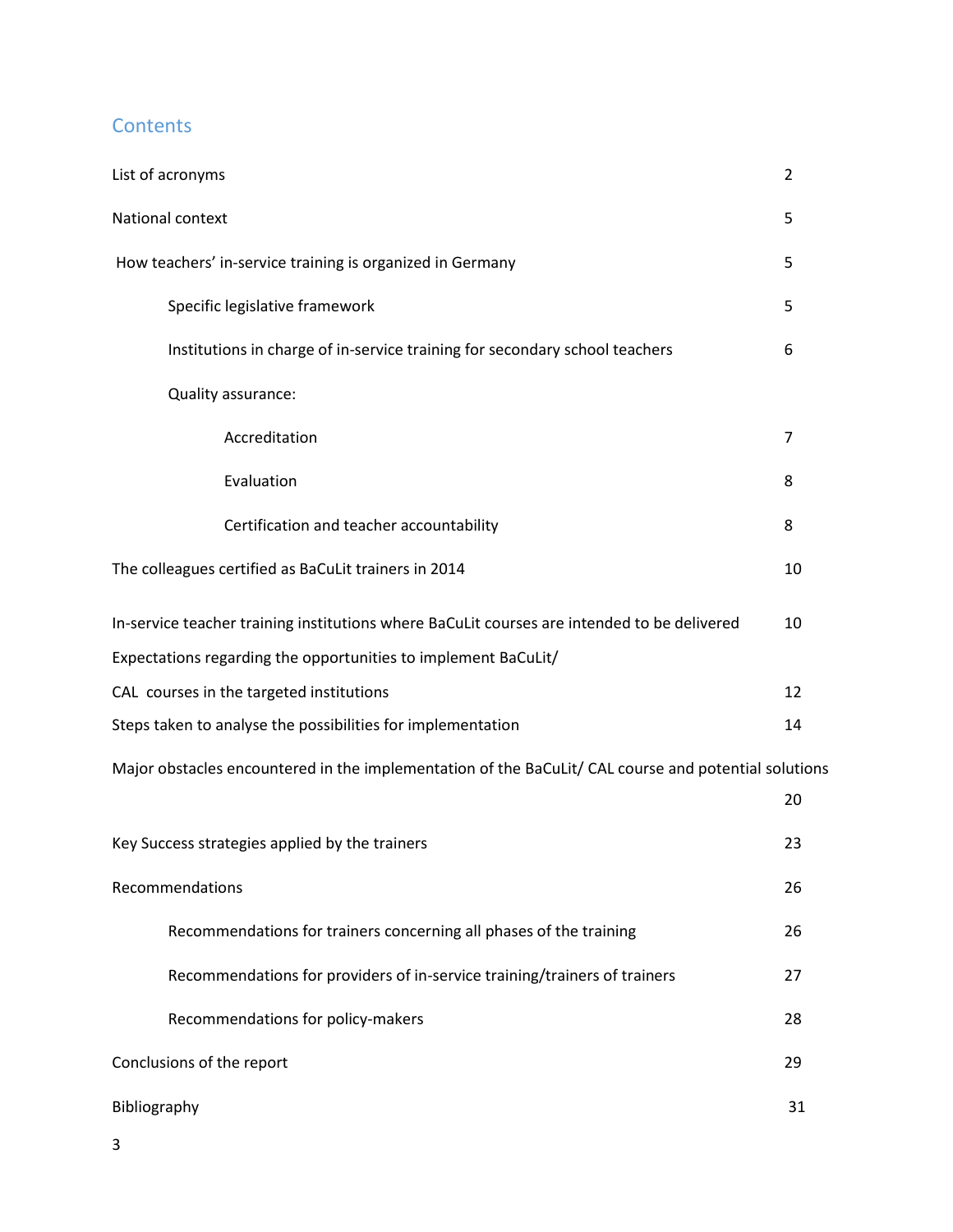Annex 1- German Länder where BaCuLit has been implemented 33 Annex 2 – German BaCuLit Trainers who documented the implementation of the CAL/ BaCuLit courses by filling out implementation logbooks 34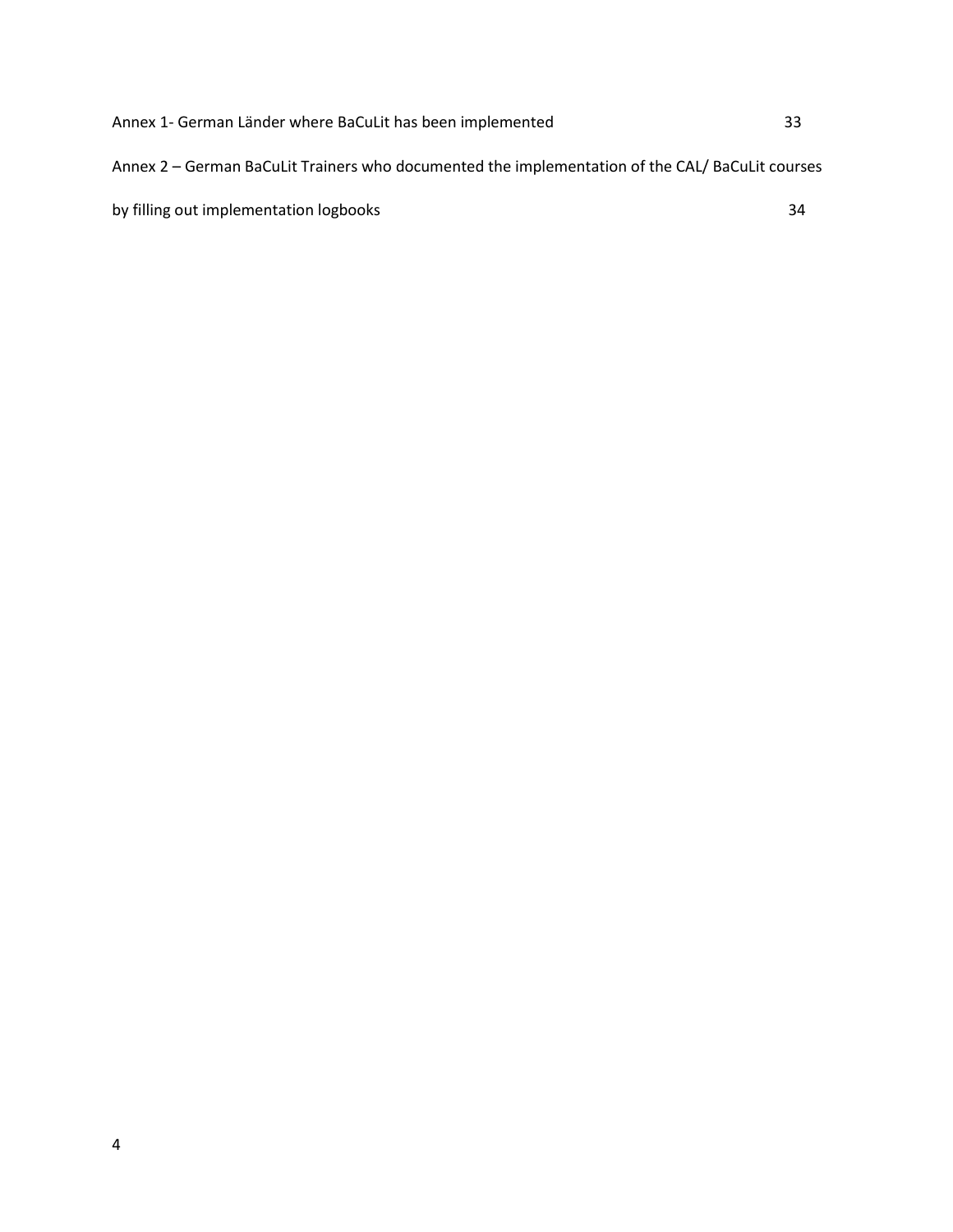### National context

#### How teachers' in-service training is organised in Germany

Speaking of continuous teacher education in Germany always means looking at 16 different Federal States and their jurisdictions in educational policies. The Basic Law does not give power to the Federacy to legislate on the matter of education and culture thus creating effectually a "Kulturhoheit der Länder", cultural sovereignty of the states. The German Parliament influences the educational sector only via the Kultusministerkonferenz (=KMK), the Standing Conference of the Ministries of Education and Cultural Affairs of the Länder in the [Federal Republic of Germany.](http://en.wikipedia.org/wiki/Germany) The directives of this body do not immediately become effective, but first will have to be turned into state law. Many large-scale innovations in education, however, follow KMK-decisions and recommendations (e.g. literacy development as one field of action after PISA, or standards and core curricula as a national framework plus differentiated versions in the Federal States). Therefore it would be too superficial to speak of "the" German education system and "one" common standard for continuous teacher education in Germany.

Federal States are reluctant to let the KMK take any leading steps as far as designing the content of education and professionalization of teachers is concerned and very much stick to their autonomy. Therefore nationwide initiatives are not easy to implement. Heterogeneity prevails in teacher professional development as in other educational fields.

#### Specific legislative framework

Most Länder have laid down the goals of in-service teacher training in their laws and regulations specified for teacher training or school legislation. Other details about institutions which provide inservice courses, about application, admission and release from teaching duties for attending a course are formulated in directives or legal provisions. The duty of teachers to follow CPD is expressly laid down in **all** Länder by law or ordinance. A corresponding duty of the employers (usually the Ministries of Education and Cultural Affairs as the highest school supervisory authority) is to provide suitable programmes.

This legislative framework leaves room for a range of specifications varying across Länder, across regions and individual schools. Thus the procedure for selecting teachers for making an application, being released from teaching commitments and getting permission to attend an in-service training, in literacy as in other fields, varies from Land to Land. In some cases teachers apply directly to the organizer, in some cases through official channels (through the headmaster), in some cases the school supervisory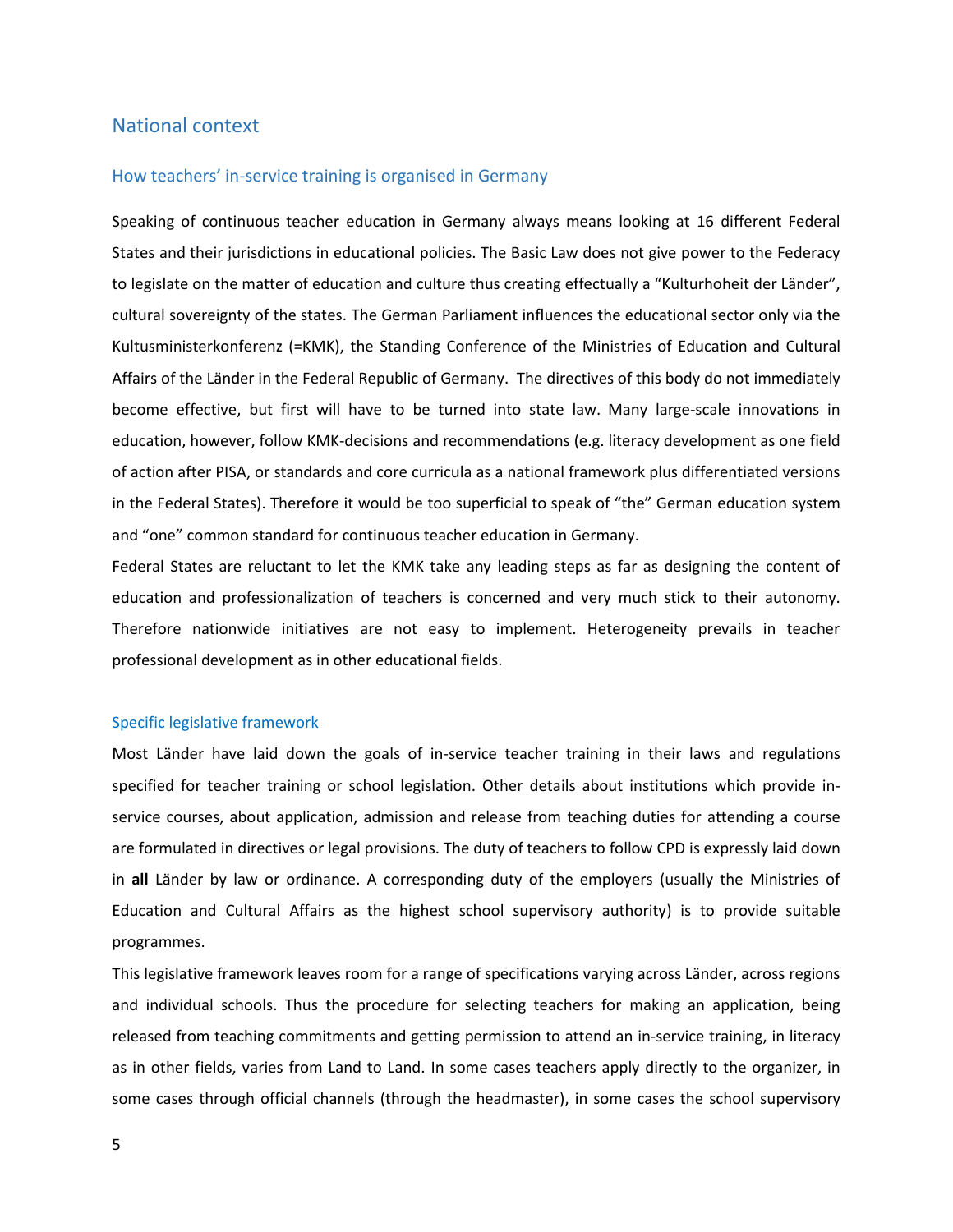authority selects participants. In this case teachers are automaticallly released from their teaching duties. In some cases the central in-service institution may select participants following an approved list of criteria.

#### Institutions in charge of in-service training for secondary school teachers

Teacher in-service training is offered on a wide range of topics and in various formats by a large number of often competing actors and does not necessarily allow cumulative processes of enlarging teachers' knowledge and skills.

Most programmes in Germany are **state-run**, as the Ministries of Culture and Education in all Federal States set partly nationwide partly specific goals in education policies. Learning offers are in rare cases organised directly by Ministry officials or - more common - delegated to state-run teacher training institutes like the Institute for Teacher Education and School Development in Hamburg.

Professional development for teachers, e.g. in the literacy area, is also delivered **by university staff**, either as on-site training sessions in schools or in teacher training centres forming part of the universities (e.g. Frankfurt).

The market for teacher training, e.g. on literacy, is open to **private initiatives**, e.g. from publishinghouses, foundations such as the Stiftung Lesen (= Reading Foundation) or private enterprises.

Programmes offered in the public as well as in the private sector vary widely in quality within the individual German States, but also nationwide, as there are no generally accepted and established quality standards for the third phase of teachers' professional learning (covering aspects like requirements for providers of teacher training, criteria for sustainable intervention programmes, competences of trainers, connection with other aspects of the support system for schools such as school counseling etc.).

To summarize these findings, no systematic overall approach to literacy development through continuing teacher education in Germany can be identified. In some Federal States there are uncoordinated literacy initiatives even in one and the same Ministry or teacher training institute. Therefore BaCuLit that describes the first overall European minimal standard for in-service teacher training in content area literacy represents an overdue model for a more effective literacy practice followed by teachers in German classrooms, too.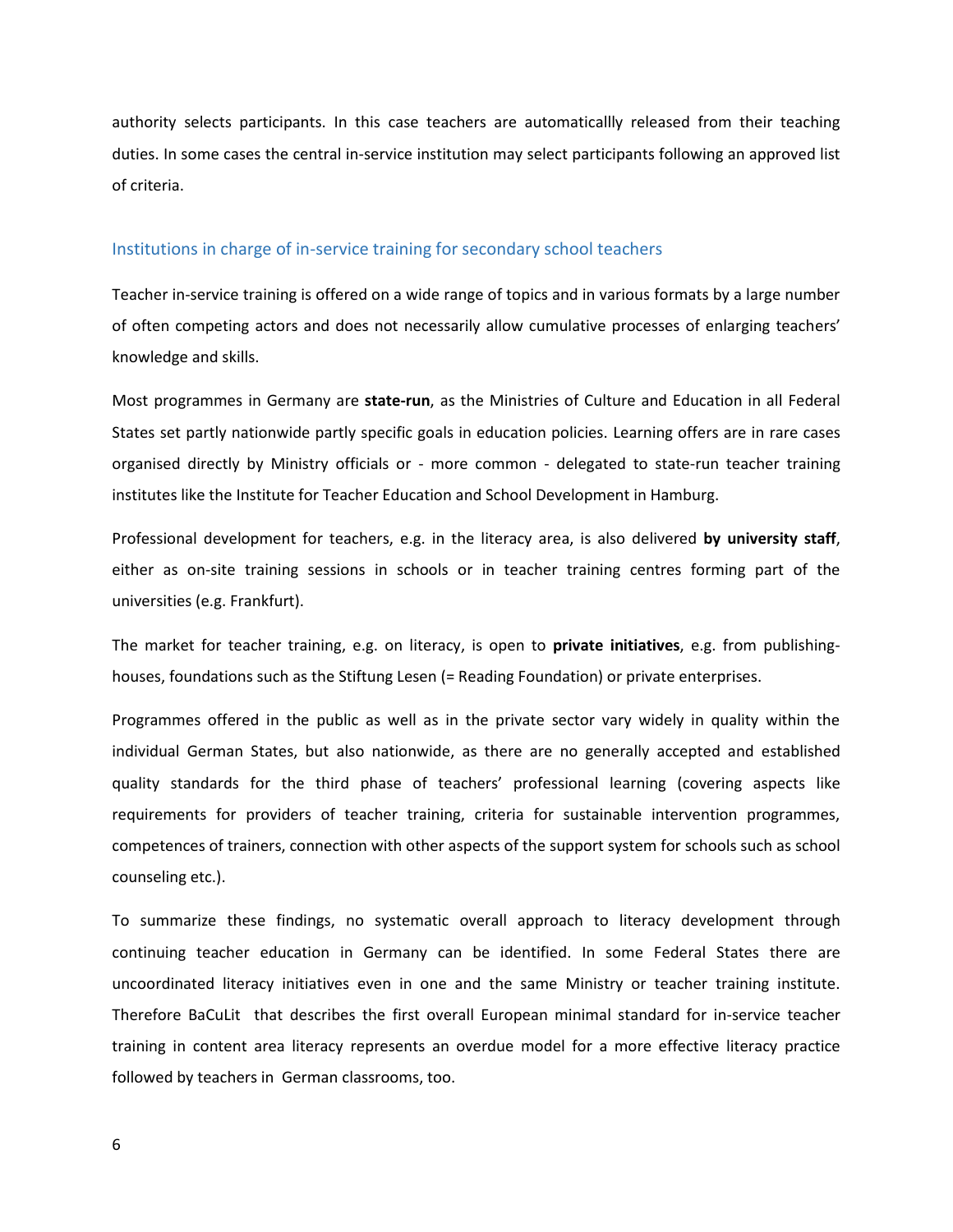#### Quality assurance

Programmes offered in the public as well as in the private sector vary widely in quality within the individual German States, but also nationwide, as there are no generally accepted and established quality standards for the third phase of teachers' professional learning. Such standards would allow quality assurance as an umbrella concept covering all activities undertaken to investigate, monitor, improve - and perhaps also to make public – the quality of teacher professional development.

Only recently (02/2015) an initiative for the formation of a reference-frame on nationwide standards assuring quality of programmes for teachers' professional development has been launched by the German Association for the promotion of teachers' CPD (=Deutscher Verein zur Förderung der Lehrerinnen- und Lehrerfortbildung e.V.). Designed as a three-year programme it opens up positive perspectives. [http://www.lehrerinnenfortbildung.de/cms/index.php/component/content/article/30](http://www.lehrerinnenfortbildung.de/cms/index.php/component/content/article/30-home/59-projekt-musterreferenzrahmen-qualitaetsstandards) [home/59-projekt-musterreferenzrahmen-qualitaetsstandards\)](http://www.lehrerinnenfortbildung.de/cms/index.php/component/content/article/30-home/59-projekt-musterreferenzrahmen-qualitaetsstandards).

It may contribute to the enhancement of effective teacher CPD in Germany which leaves many desiderata open up to the present day. To give but one example: In many areas findings from research on standards for sustainable teacher training have not yet been incorporated into programmes. Research has shown that only systematic middle-or long-term approaches which combine input with implementation into the daily classroom practice, analysis and reflection, produce the desired effect in teacher beliefs and teaching activities. Still, a very common format of continued teacher education in Germany, not only in the field of literacy, is a **one-shot-approach**, offered as one afternoon or one-day events. These formats have to be considered highly ineffective. Routines that have been developed over a longer period cannot possibly be broken and changed through short- termed or isolated events, as empirical studies demonstrate, time allowed for teachers' learning processes apparently being an essential component for the implementation of training content into teachers' teaching practice. (cf. Yoon et al 2007, Timperley 2008)

General quality assurance lies with institutes for quality development (e.g. Thüringen) or with departments of the state teacher training institutes. (e.g. Quality departments in Rheinland-Pfalz, Bremen, Saarland).

#### **Accreditation**

In the Federal States of our BaCuLit trainers all institutions and private persons offering teacher training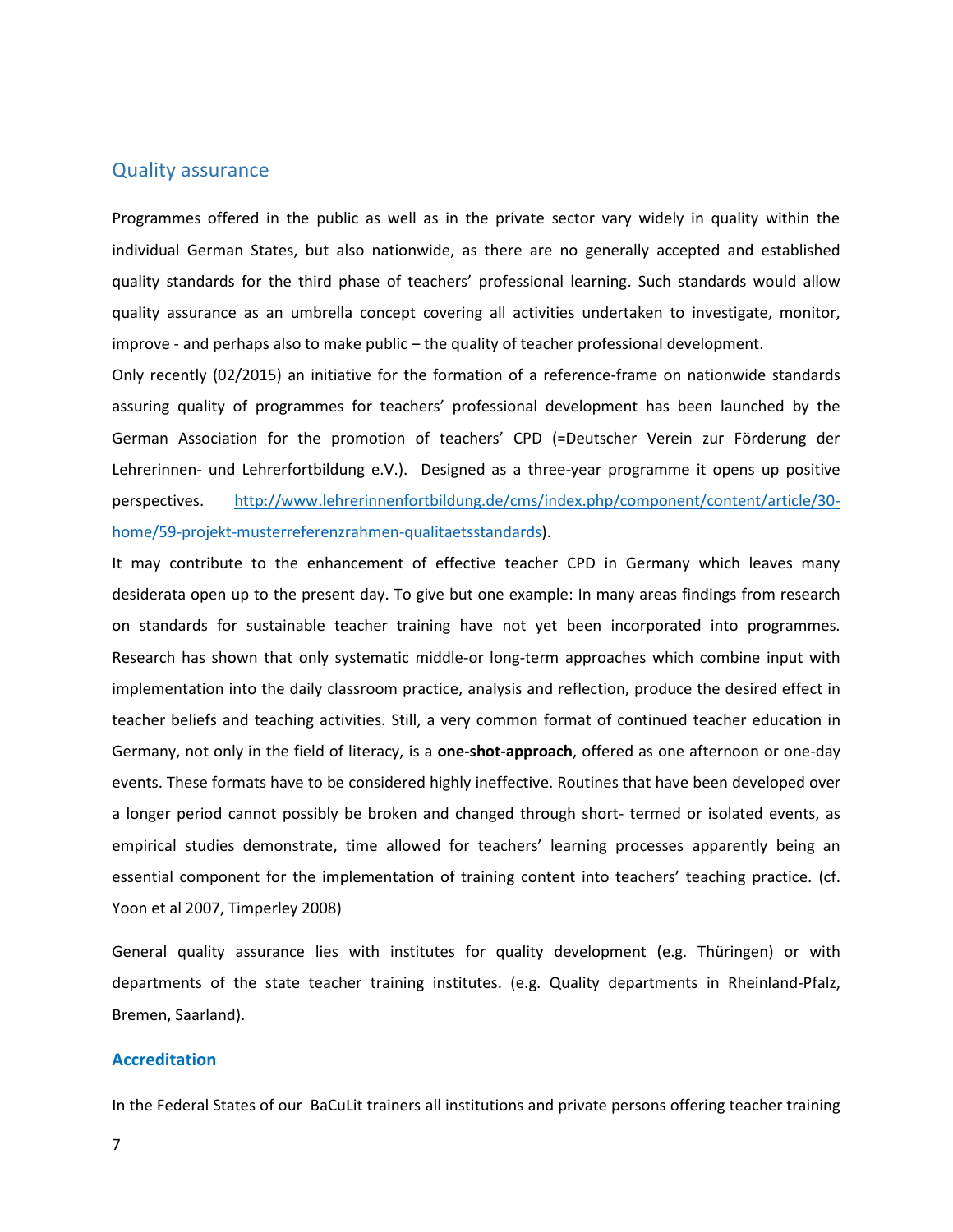need to be accredited in order to be officially recognized as providers of teacher professional development. In this accreditation not only the programme and its content, but also the context of the institute or the quality of the trainers is judged and taken as a basis for turning down or accepting the application.

Complimentary to applications handed in by providers, trainers, coaches offering CPD there is also direct choice of qualified personnel from a pool of approved trainers through the responsible coordinator in the teacher training institute, often in coordination with the subject counsellor or the school, in case of on-site trainings (e.g. in Mecklenburg-Vorpommern).

#### **Evaluation**

All BaCuLit trainers (with one exception of a trainer from an institution currently under development) report that evaluation measures are mandatory for all kinds of CPD offers in in their Land. These evaluations can be carried through as an internal or an external measure depending on who undertakes the evaluation activities:

In its internal form it is organized by the trainer himself/ herself through the collection of feedback on content, organisation etc. from the participants of the course. To this purpose a standard evaluation form which contains detailed open or closed questions, is provided by the quality insurance institutes of the Länder (e.g. Thüringen, Bremen). In some Länder (e.g. Mecklenburg-Vorpommern) external trainers will have to stick to the standard form whereas the trainers of the educational support institutions may adapt this form to their actual needs. Most trainers report that persons who offer CPD in their Land may choose alternative forms of feedback: free statements recorded on presentation cards, structured interviewing, rubrics etc. In some Länder online evaluations are also in use. (e.g.Hamburg, Rheinland-Pfalz).

Such self-evaluatory measures have to be kept in balance with "external" evaluation measures. The feedback from the course participants has therefore usually to be reported to the accreditation institution or a special evaluation department in the teacher training institute. In some of these institutions officials would then provide feedback to the trainers and deduce improvement measures together with them.

#### **Certification and teacher accountability**

All school legislations in Germany claim that continuing professional development is an obligation of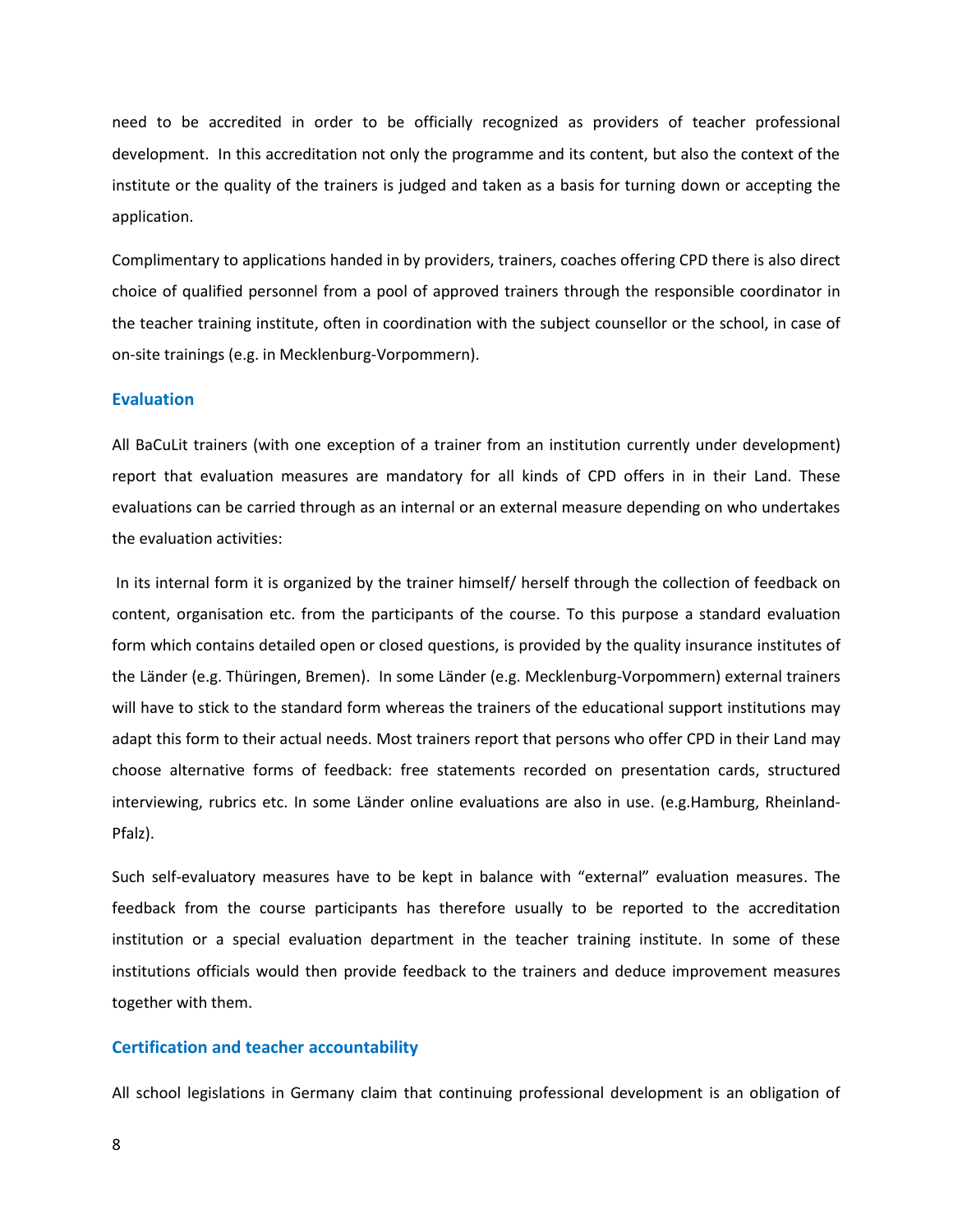every individual teacher and is integral to maintaining the professional standards. (Cf. Legislative framework)

In some States teachers have a minimum requirement of time to be spent on professional development or a given number of credit points per annum to be obtained through various measures, from participation in courses, seminars, conferences, usually in the afternoons or evenings, one-day session or a series of full-day or afternoon sessions, to online studies.These courses are delivered in central locations such as the Bavarian Teacher Academy in Dillingen, the Sachsen-Anhalt or Thüringen Teacher Adademies for Professional Learning, in regional venues of the regional supervisory authorities or as onsite learning opportunities on school premises.

Some Länder make a fixed amount of professional training mandatory: e.g. 4 days in Bavaria, 30 hours in Bremen and Hamburg, 3 days in Mecklenburg-Vorpommern (time required for full-time teachers, adapted requirements for part-time teachers).

Some Länder instead grant permission to teachers for participation in CPD. This is the case in the Saarland where teachers are entitled to following CPD up to 5 days per annum.

The documentation of CPD activities varies likewise: Bremen: CPD participation is documented by the management of the school where the colleague is a staff member. In other Länder the teachers document CPD themselves (as in Thüringen). In Hamburg CPD is documented in a portfolio of professional development.

Teachers may receive general confirmations of participation or more detailed certificates indicating time, content and successful participation (Türingen).

Many teachers may be intrinsically motivated for acquiring a certificate for a modularized course, e.g. on school development, language counselling, inclusive teaching, teaching in multi-language classroom. Yet, there is no direct award system for the attendance of a CPD course: there is no direct impact of CPD on the status or the salary of German teachers. This is true for 600.000 of the ca 800.000 teachers in German state-schools who are already permanent members of the teaching profession (permanent state officials). It may inofficially concern the ca. 200.000 colleagues who are salaried employees, working on less favourable conditions than their colleagues who are state officials. Teachers as salaried employees mostly in the eastern Länder where teachers were employed on this basis after the German reunification. 30.000 of all salaried teachers hold only fixed-term contracts.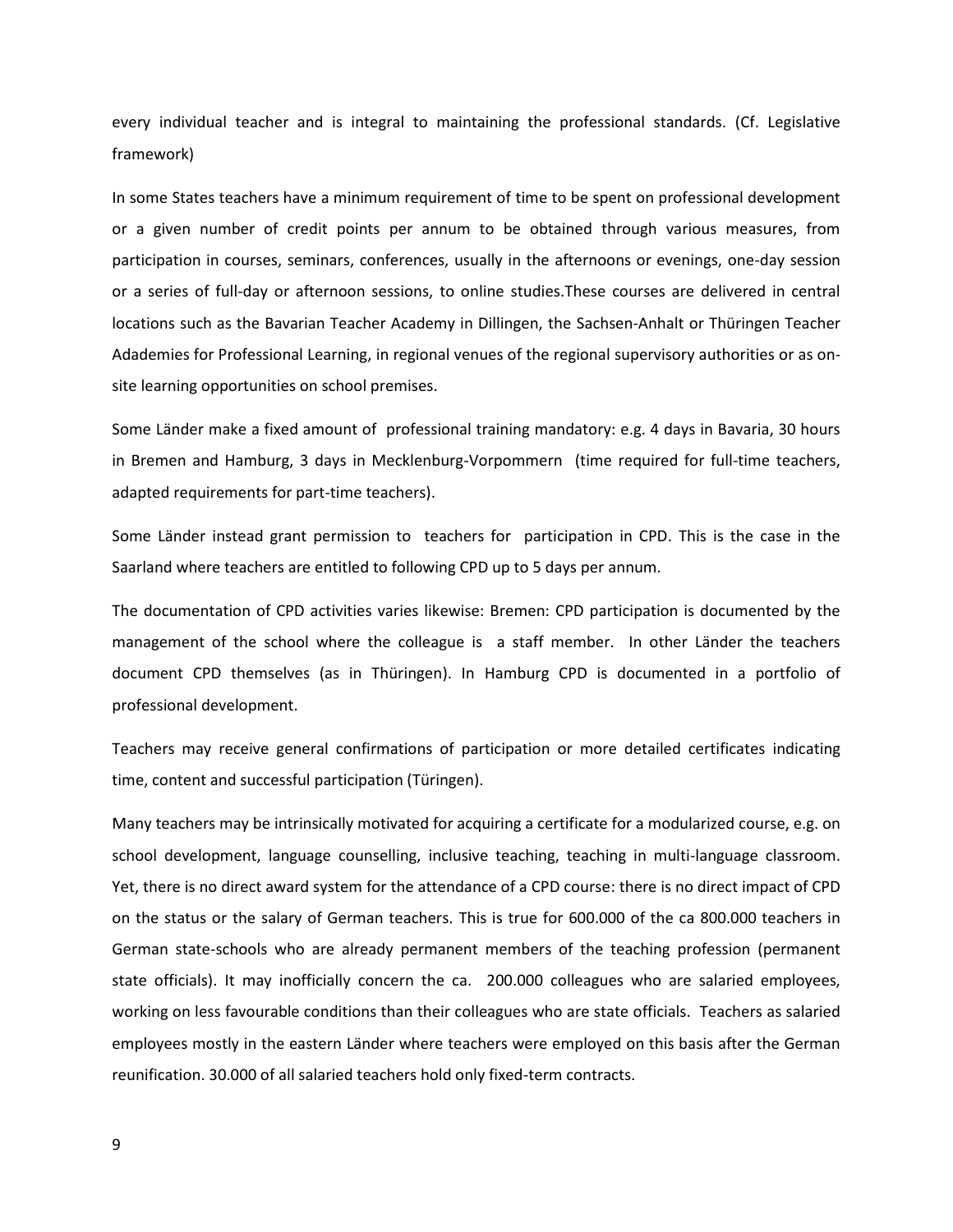Even if there is no direct link between the amount and quality of CPD attendance, regular professional development can have an indirect influence on careers as it may open up new prospects. It is seen posivitely in applications for senior positions or for counselling posts.

In some Länder it is an explicit condition for senior posts in schools or school administration. In Bavaria undertaking regular personal further training is obligatory to get any kind of promotion.

#### The colleagues certified as BaCuLit trainers in 2014

All trainers certified as BaCuLit trainers in 2014 hold teaching degrees. They represent the heterogeneity of the German education system covering all school types: i.e. elementary, lower and upper secondary schools (Hauptschule, Realschule, Gymnasium, comprehensive schools), special needs schools, vocational schools. Their subject areas range from mother tongue and modern languages through social sciences, mathematics and natural sciences, sports, religious instruction, art and music to domestic and nutritional science (in a vocational school).

The majority of trainers are still active as school teachers working part time for a teacher training institution either on the regional or central level. They are permanent state officials or salaried employees (expiring status of teachers in the new Länder).

A common feature of all colleagues involved is the high degree of continuing professional development they have achieved. This comprises further training for new subject areas as well as competence development for activities in teacher training (qualification as advisors for school development, quality assurance, school management, inclusive teaching, literacy development).

All trainers have been active in literacy development measures in the preceding years, supporting literacy in their school programme, in literacy projects of their Land or in national projects (e.g. as subject advisors for their school or for their government district, as regional coordinators in the nationwide KMK-project ProLesen: Auf dem Weg zur Leseschule (= ProReading- towards a reading school) (2018-2010) or in the BISS project (= Education through language and writing), an initiative of the Federal Government and the Federal States (2013-2018).

The German BaCuLit trainers teach in-service courses on school, regional or central levels. Three colleagues (Bremen, Hamburg, Bavaria) are educators in teacher training seminars. Two of them are active in inductive courses and in CPD. One of them (Hamburg) holds a position in both initial and inductive teacher training. Several trainers (e.g. Rheinland-Pfalz, Bavaria, Bremen) have influence on the programme of their institutes being involved in managerial tasks.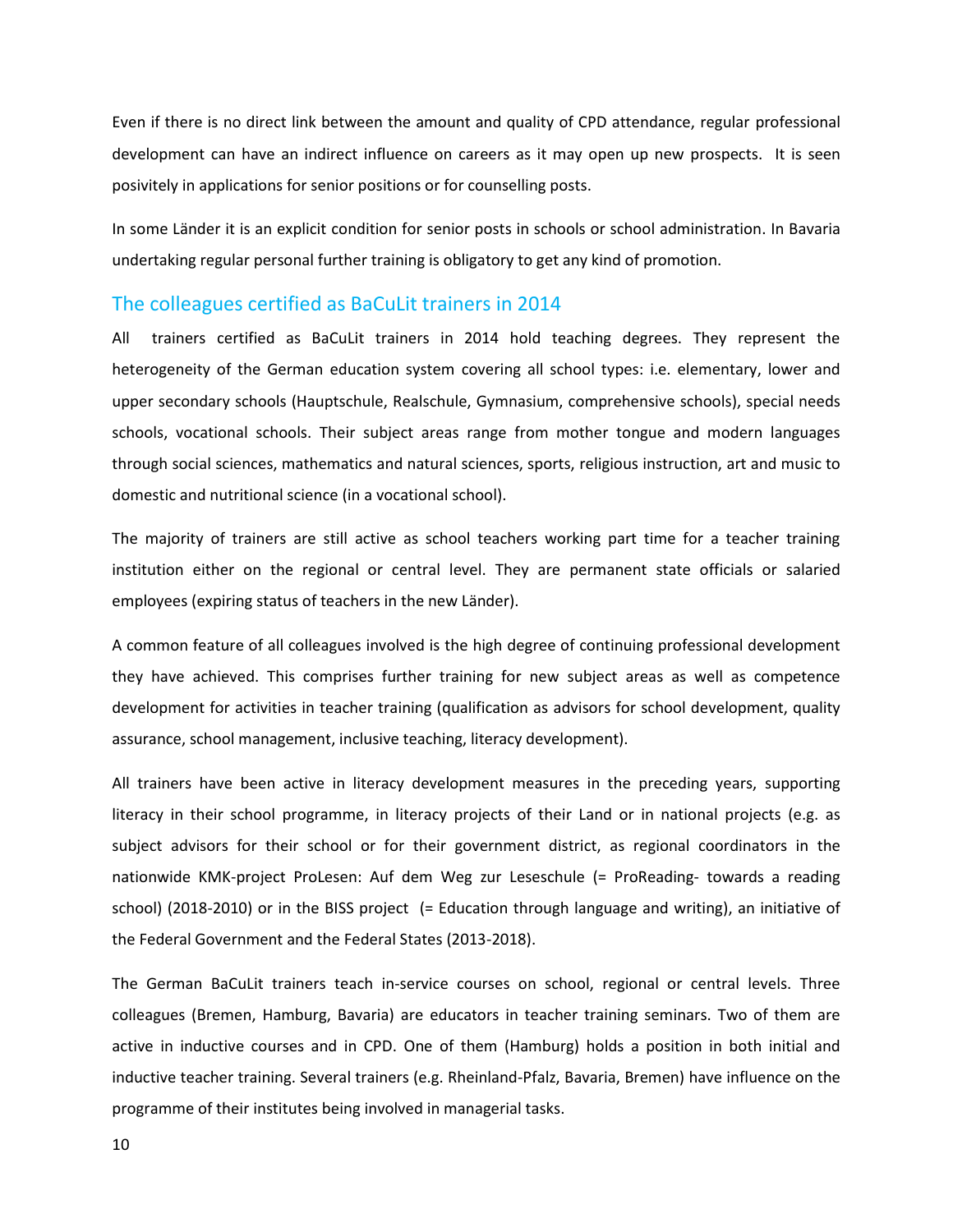## In-service teacher training institutions where BaCuLit courses are intended to be delivered

The trainers all turn to their teacher training institutes for the implementation of CAL elements or courses. With one exception these institutes are state-run and cover a wide range of subjects. Their courses specifically address all school subjects and all types of school, and they offer learning on overall educational and teaching issues. The subject matter includes subject-related and general didactics and methodology, general and school pedagogy, current issues such as inclusive teaching (=integrating children with special learning needs and disabilities in mainstream teaching), and heterogeneity in classes or the introduction of new curricula. Many courses address special target groups, e.g. head teachers, heads of departments in schools or the institutes themselves, counselling teachers for pedagogic issues such as inclusive teaching, or subject advisors who themselves hold CPD courses for schools, the latter group being highly represented within the BaCuLit group of trainers.

Some institutes are not only responsible for continuous teacher training but they also have a department for inductive teacher learning (Hamburg, Sachsen-Anhalt, Bayern, Thüringen).

One institute (Niedersachsen) is an Adademy run by the Land and a NGO, the Reading Foundation (Stiftung Lesen, Mainz). It specialises in reading development.

#### Bavaria:

| Dienststelle                             | des | Ministerialbeauftragten | für I | Institut für Schulqualität und Bildungsforschung |
|------------------------------------------|-----|-------------------------|-------|--------------------------------------------------|
| Realschulen, Mitelfranken, Nürnberg;     |     |                         |       |                                                  |
| Akademie für Lehrerfortbildung Dillingen |     |                         |       |                                                  |
| Trainer: Dr Yvonne Hörmann               |     |                         |       | Trainer: Dr. Barbara Mütter                      |

#### Bremen

Landesinstitut für Schule (LI) Bremen Trainer: Ruth Beckmann

#### Hamburg

|                             |  | Landesinstitut für Lehrerbildung und Schulentwicklung   Landesinstitut für Lehrerbildung und Schulentwicklung |  |  |                                                                                            |
|-----------------------------|--|---------------------------------------------------------------------------------------------------------------|--|--|--------------------------------------------------------------------------------------------|
| Hamburg.                    |  |                                                                                                               |  |  | Abteilung Ausbildung (Department for   Hamburg, Abteilung Fortbildung (Department for CPD) |
| Practical Teacher Training) |  | Trainer: Alexandra Marxsen                                                                                    |  |  |                                                                                            |
| Trainer: Yvonne Hackbarth   |  |                                                                                                               |  |  |                                                                                            |

#### Mecklenburg-Vorpommern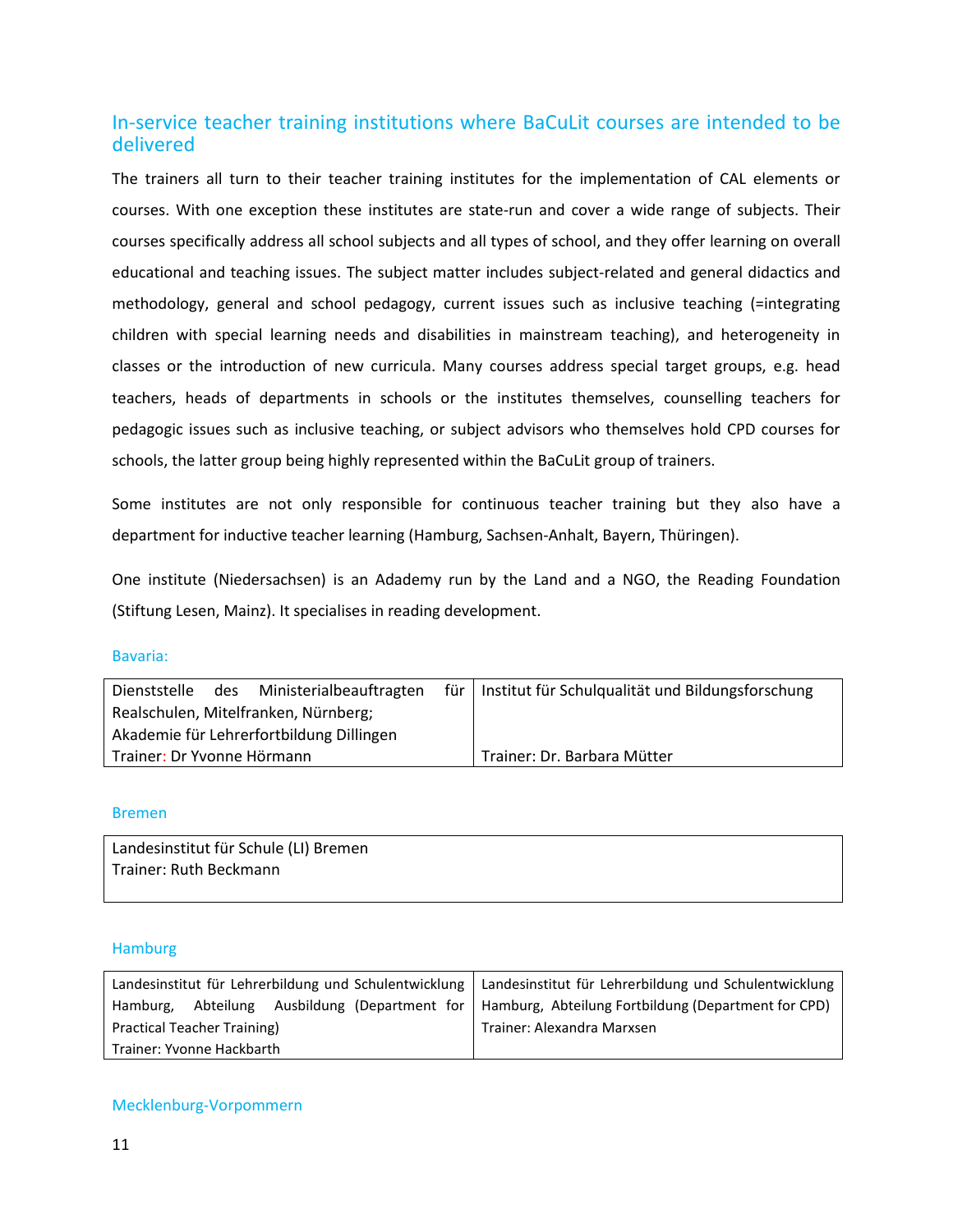|                               |  |  | Institut für Qualitätsentwicklung Meckleburg-   IQ - MV; Kompetenzzentrum Berufliche Bildung |  |  |
|-------------------------------|--|--|----------------------------------------------------------------------------------------------|--|--|
| Vorpommern (=IQ M-V), Rostock |  |  | currently under development), Rostock                                                        |  |  |
| Trainer: Inis Jaschke         |  |  | Trainer: Sabine Löschel                                                                      |  |  |

#### Niedersachsen

Akademie für Leseförderung Niedersachsen, Hannover Trainer: Viktoria Bothe

#### Rheinland-Pfalz

| Pädagogisches Landesinstitut Rheinland-Pfalz (PL) |  |
|---------------------------------------------------|--|
| Speyer/Bad Kreuznach                              |  |
| Trainers: Stefan Sigges and Andrea Bürgin         |  |
|                                                   |  |

#### Saarland

| Landesinstitut für Pädagogik und Medien (LPM), |
|------------------------------------------------|
| - Beratungszentrum Deutsch als<br>Saarbrücken  |
| Zweitsprache                                   |
| Trainers: Severine Ternes and Barbara Kiefer   |

#### Thüringen

| Thüringer Institut für Lehrerfortbildung (Thillm) | Staatliches Schulamt Nordthüringen |
|---------------------------------------------------|------------------------------------|
| Trainer: Kathrin Nowaczyk                         | Trainer: Kathleen Raabe            |

## Expectations regarding the opportunities to implement BaCuLit/ CAL courses in the targeted institution

The BaCuLit trainers expressed their expectations concerning possibilities but also risks connected with the implementation of BaCuLit, in detail:

Bayern:

The implementation chances are esteemed more positive for general schools than for vocational schools: In several government districts CAL courses will be held as central, regional or on-site CPDs and as part of inductive teacher training. New curricula which are competence-orientated, based on crosscurricular work, can favour the introduction of literacy development in all subject areas . Yet, the focus on new curricula will consume next to all available financial resources and leave little room to other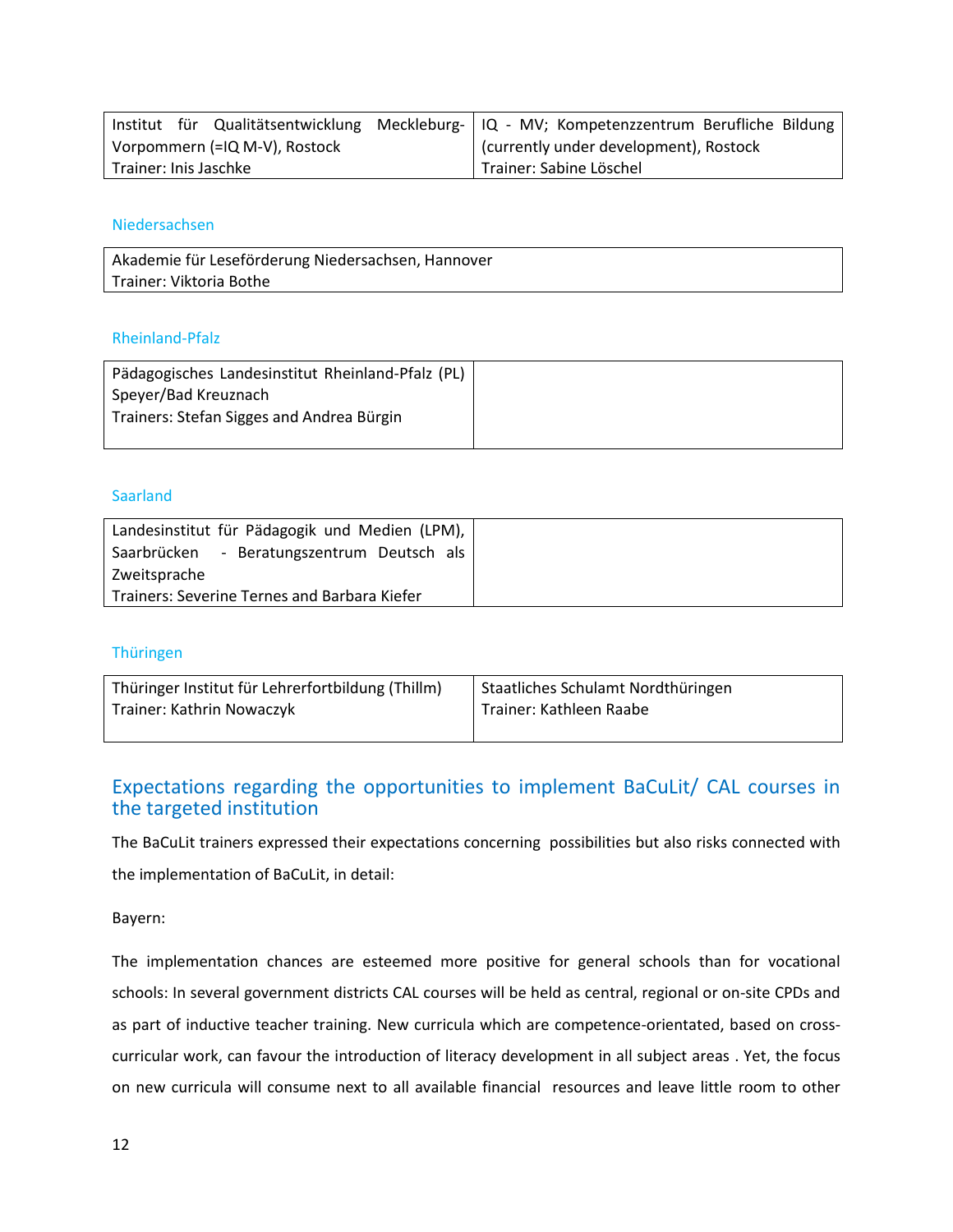issues.

#### Bremen

The trainer underlines that the BaCuLit material will have to be adapted to the particular needs of participants – at the same time she sees the obligation to make sure that essential elements of Baculit are maintained for quality assurance.

Careful information and step-by-step procedure and communication with the management level before the trainer's participation in ISIT leads to absence of problems now when it comes to implementation. So no problems are expected.

#### Hamburg

The trainer involved in initial teacher training is sure that elements of BaCuLit can and will be integrated into her personal seminar work. Improving a previously piloted version of a seminar on "Disciplinary Reading and Writing development" is considered very promising. A full version will be offered as an extra qualification for teacher trainees.

Some difficulties in convincing colleagues from non-language subjects who hold teachers of German responsible for literacy development are anticipated by one trainer for the CPD programme.

#### Mecklenburg-Vorpommern

Difficulties and chances at the same time are anticipated: the central teacher training institution for vocational schools under development may impede the implementation process, holding opportunities on the other hand of positioning the issue of cross-curricular literacy within decision processes.

Niedersachsen: BaCuLit elements may easily be integrated into various existing training programmes.

Rheinland-Pfalz: Trainers can build on an awareness for the importance of literacy development on the management level of their training institution. They are, however, convinced of the need for adapting material to actual learning needs. Chances are anticipated for a "light" version only, a 6-day full programme is not considered realistic surpassing the amount of time to be devoted to this issue.

Saarland: Easy implementation of suitable BaCuLit elements and full modules of the programme is expected as they can complement the comprising literacy development measures existing already. They may be able to link CAL elements to domain-specific manuals accompanying a "Reading Compendium"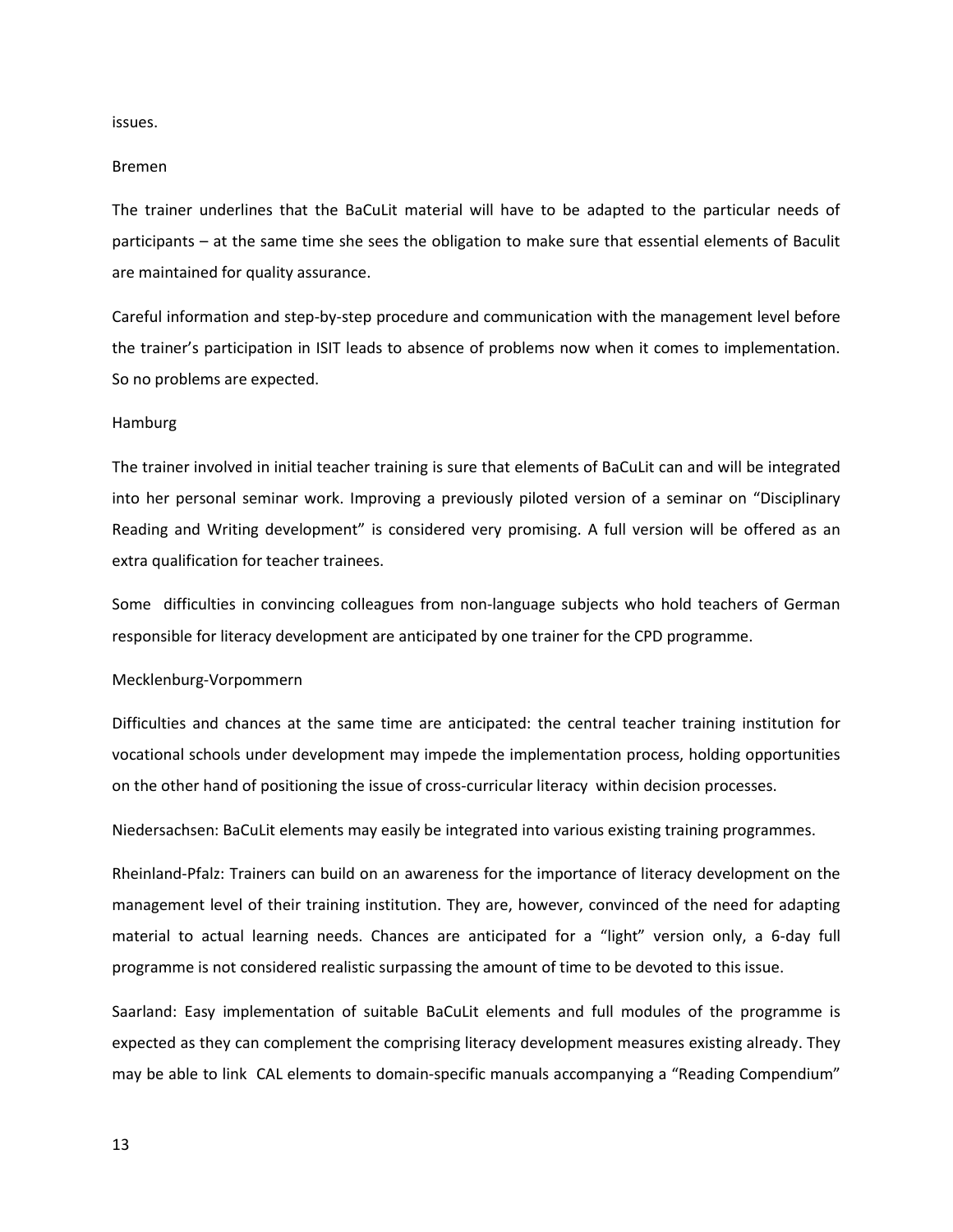(Basics published in 2014) in maths and natural sciences, social sciences, languages and by a manual on elementary education).

Thüringen: No institutional barriers are expected as the central institute for teacher training is open to a measure for reading and media competence development.

## Steps taken to analyse the opportunities for BaCuLit /CAL course implementation in the targeted in-service training institution

The activities performed by the trainers to analyse the opportunities for the implementation of BaCuLit/CAL courses depended on the training institution through which they intend to deliver the course. The type and amount of those activities depended on the trainers' position in the respective institutions.

#### **Bavaria**

Trainer 1: One of the Bavarian trainers is a CPD trainer and a teacher educator in the induction phase. Accordingly she was in a position to test the CAL implementation in formats ranging from a half-day session on "Think alouds" for Realschul-teachers to a mandatory series of 4 half- day sessions for teachers in their preparation phase. (Topics: academic vocabulary, text strategies and formative assessment through the formative diagnostic instrument Content area reading inventory, CARI ).

Both offers were very positively received and led to further demand. Despite initial doubts on the side of the teachers in preparation whose subject is not the mother-tongue language, the course was received very positively and will be integrated directly in the young teachers' lesson planning.

Further planning:

3-5 days of central CPD for teachers of all subject areas on ways of cross-curricular development of reading in the Teacher Academy in Dillingen.

#### **What the trainer learned from this experience so far:**

Teachers, even those who are sceptical at first, can easily be convinced of the importance of crosscurricular reading development through their own practical learning experience.

Trainer 2: Her Bavarian colleague who works as a regional advsior implemented CAL as an on-site training in one of the two vocational schools where she is a staff member. She also offered a regional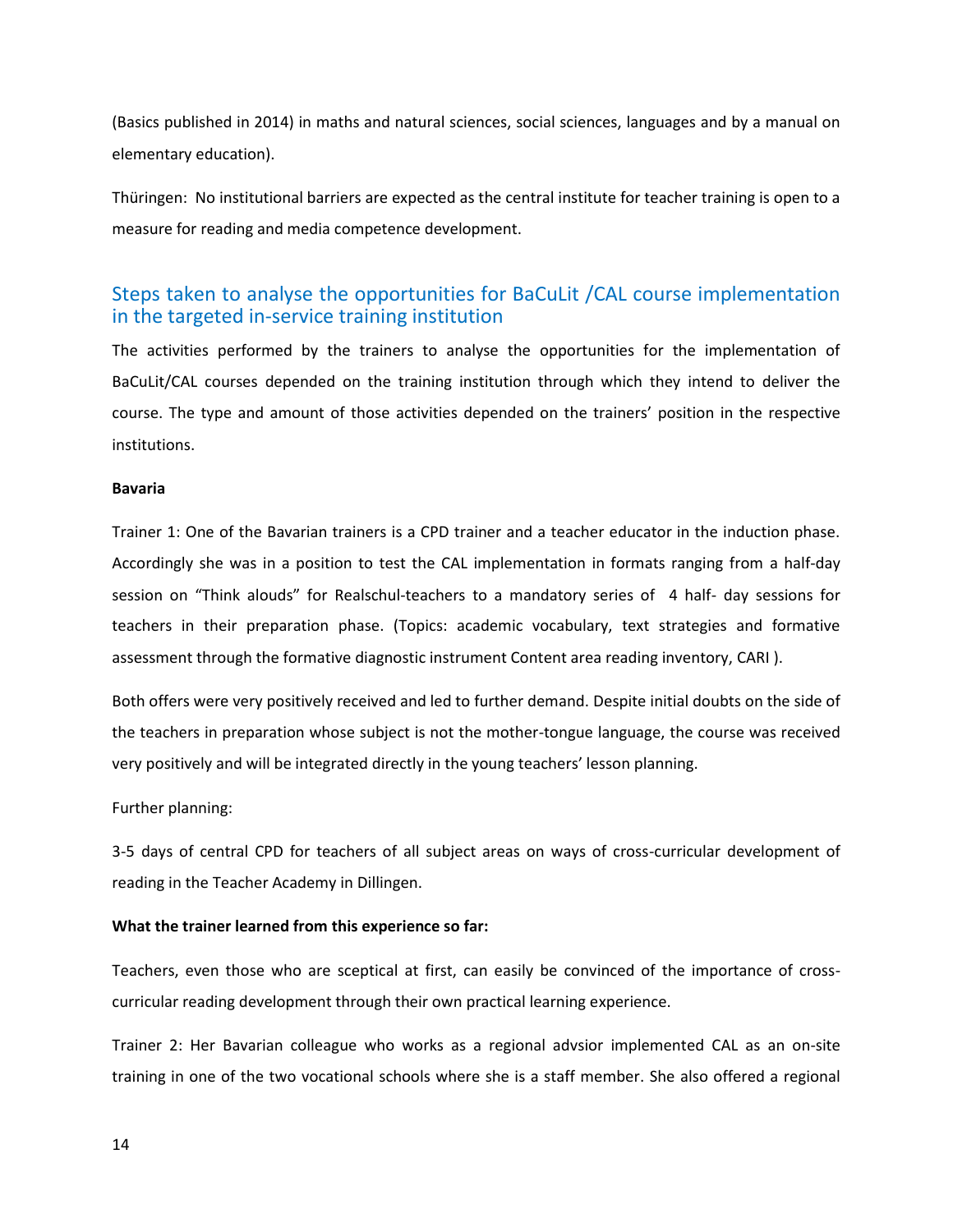training for members of the German department at a vocational school. In both sessions reading motivation and strategies were on the agenda.

Further planning: The trainer would be ready to facilitate CAL courses in various other schools and as regional CPD courses. Judging from the teachers' interest she expects CAL courses to take place in more Bavarian government districts.

#### **What the trainer learned from her experiences so far:**

As anticipated the necessary resources are difficult to obtain for CAL because new curricula for vocational schools have to be introduced. The close link between curriculum work and CAL will have to be made transparent in order to convince decision-makers.

#### **Bremen**

The trainer chose a careful step-by-step approach towards implementation informing all relevant decision-makers on the managerial level of her teacher training institute, e.g. the Head of Department for CPD training, the Head of Department for Teacher education. A whole series of talks and conciliations which focused on potential synergies between the phases of teacher development, took place from Spring to Autumn 2014.

Step 1 October 2014: A one-module test-run (on strategies, here: reciprocal reading) within the disciplinary seminar for trainee teachers of German for lower secondary school

Step 2 January 2015: Pilot with 5 modules as an elective course for teacher trainees from various school types including vocational schools of 20 hrs in 2 weeks.

#### Further planning:

School-year 2015/2016: a 6- module CPD course for the language advisors in lower secondary

#### **What the trainer learned from her experiences so far:**

Measures that were carefully prepared through information and consultation of the decision-makers in the institute are well supported in the implementation phase. The entire BaCuLit programme can thus be administered to teacher trainees in her institute and to further target groups.

#### **Hamburg**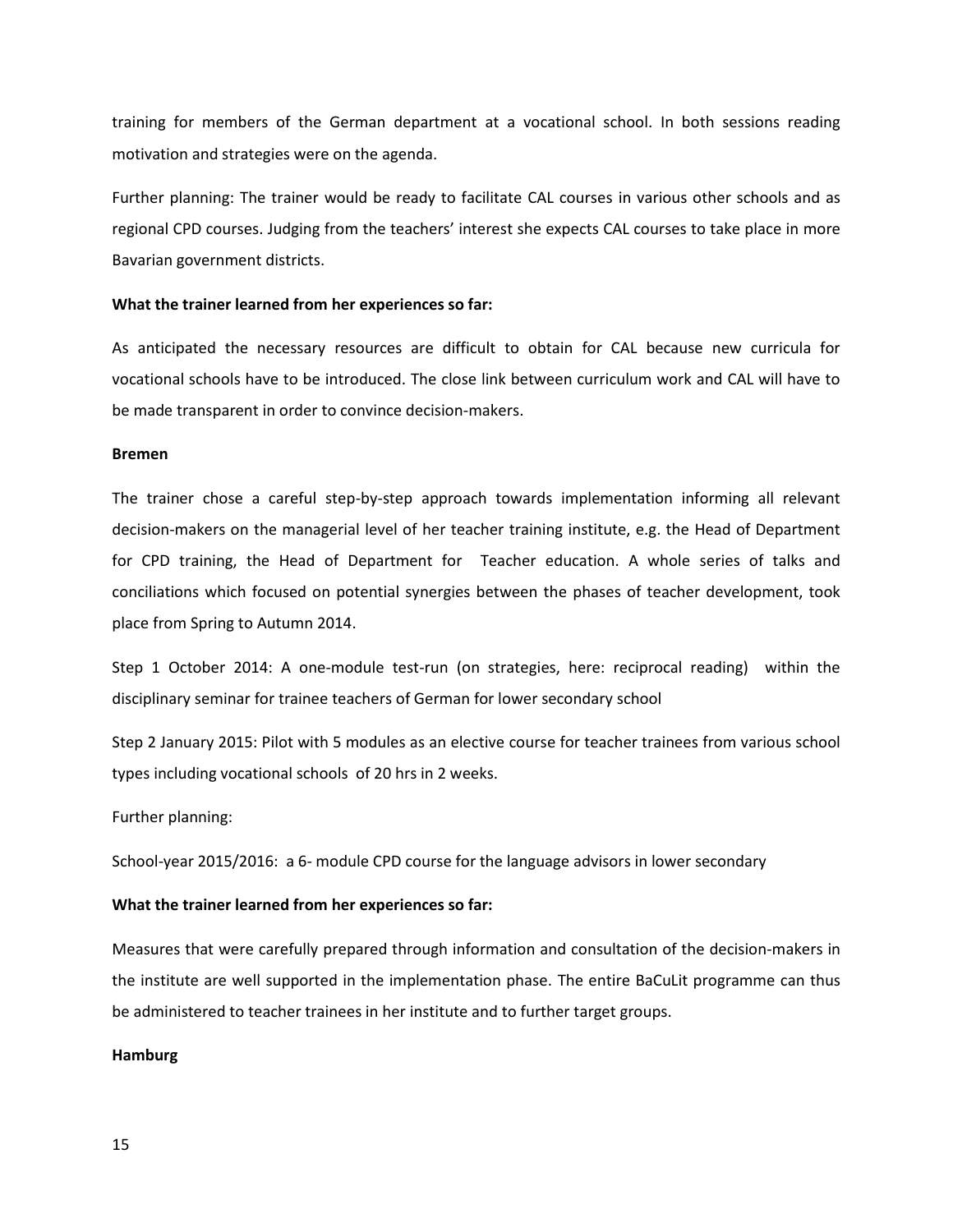One of the Hamburg trainers is involved in both phases of teachers' pre-service education. She introduced the Head of the teacher training department for elementary and secondary schools and schools for children with special needs to the programme where she met with great consent. She also informed her colleague teacher educators from other domains.

For her domain-specific seminar she piloted an 8-hour qualification (2 sessions) for ca 15 participants from all subject areas.

Further planning: A seminar across the school types of 8 hrs (2 sessions) on Literacy Development for 15 teacher students has already been scheduled.

Further plans enlarge the range of possible applications the BaCuLit content allows. The Hamburg trainer designed a BaCuLit course as an additional qualification of teachers in their inductive phase who can serve as multipliers in their future schools. The course with the title "Further training of specialists for the teaching of content-area literacy" comprises 7 modules (80 hrs) based on the BaCuLit content and will have a first run with 12 participants. It addresses grades 3-10.

A qualification of newly installed seminar leaders at the teacher training seminar on the topic of literacy development is under consideration.

#### **What the trainer learned from her experiences so far:**

Teacher training in her institution offers a wide range of implementation opportunities.

The second Hamburg trainer is an active teacher of English and natural sciences plus a CPD trainer. Her fields of activity lie with her own school where she has recently been appointed literacy specialist, and with the Hamburg Teacher Institute.

From 8- 11-2014: In the teacher institute she presented the concept to the Head of the department for natural sciences, to her colleagues who are CPD experts for all subject areas and to the directors of the Teacher Institute. In her CPD she tested the BaCuLit programme in a pilot compact version (6 Std.) with 11 participants.

In her school she presented BaCuLit to the Head of didactics and the coordinator for language promotion. She managed to establish a focus on curricular development across the school levels.

Further planning: a CAL course of 4 x 3 hours as CPD for teachers from natural sciences.

#### **What the trainer learned from her experience so far:**

16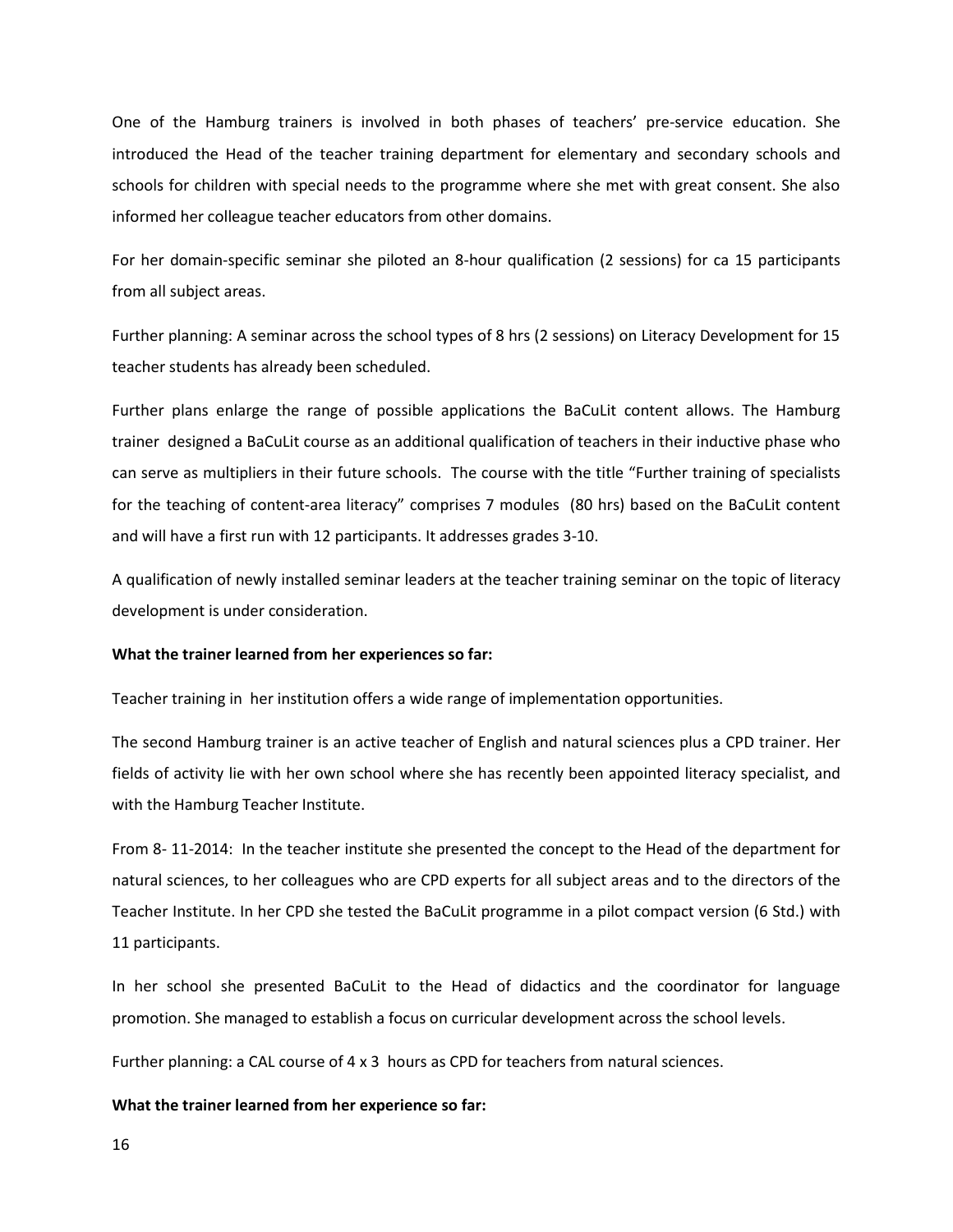Literacy is an issue for professional learning of all teachers – also of those who are no teachers of languages. It, however, needs to be reinforced through principals and decision-makers on the managerial level. If not it may be dropped due to other current topics.

#### **Mecklenburg-Vorpommern:**

Trainer 1 informed decision-makers and colleagues in her institute (Competence Centre) and in the school supervisory authority as well as principals and staff from 3 vocational schools which she accompanies as an advisor, of the programme. She has not yet developed a formal course offer as the framework for literacy development has to be clarified (necessity and feasability of CAL courses). She herself considers BaCuLit an element within two wider fields in her work in vocational schools: 1: integration of students with migration background into German school system, 2. Achievement of a qualification for the job world, issues which from her experience would have to be closely linked with literacy development.

#### Further planning:

Medium-term: motivating more colleagues for a development cycle instead of one-shot approaches. Counselling disciplinary teams (6-8 teachers per school.) from 2 schools as a pilot project and continue work with colleagues from a set of schools.

#### **What the trainer learned from her experiences so far:**

There is definitely demand for literacy development in schools. This demand should be reinforced in a bottom-up process through principals claiming support to school authorities. Looking for "allies" proves essential for the trainers' further CAL activities.

#### Trainer 2

The trainer who works mainly as an advisor for German in secondary schools contacted the Specialist for individual support and inclusive learning in the Institute for Quality Development in her Land.

She qualified her 5 colleagues in the same advisory department in BaCuLit content. She also integrated BaCuLit elements into the existing modular CPD course "Reading makes strong".

#### Further planning:

She is planning CAL CPD for teachers of German as a regional and from 2015/16 as a state-wide offer within the courses "Inclusive teaching" and "Reading across the curriculum".

17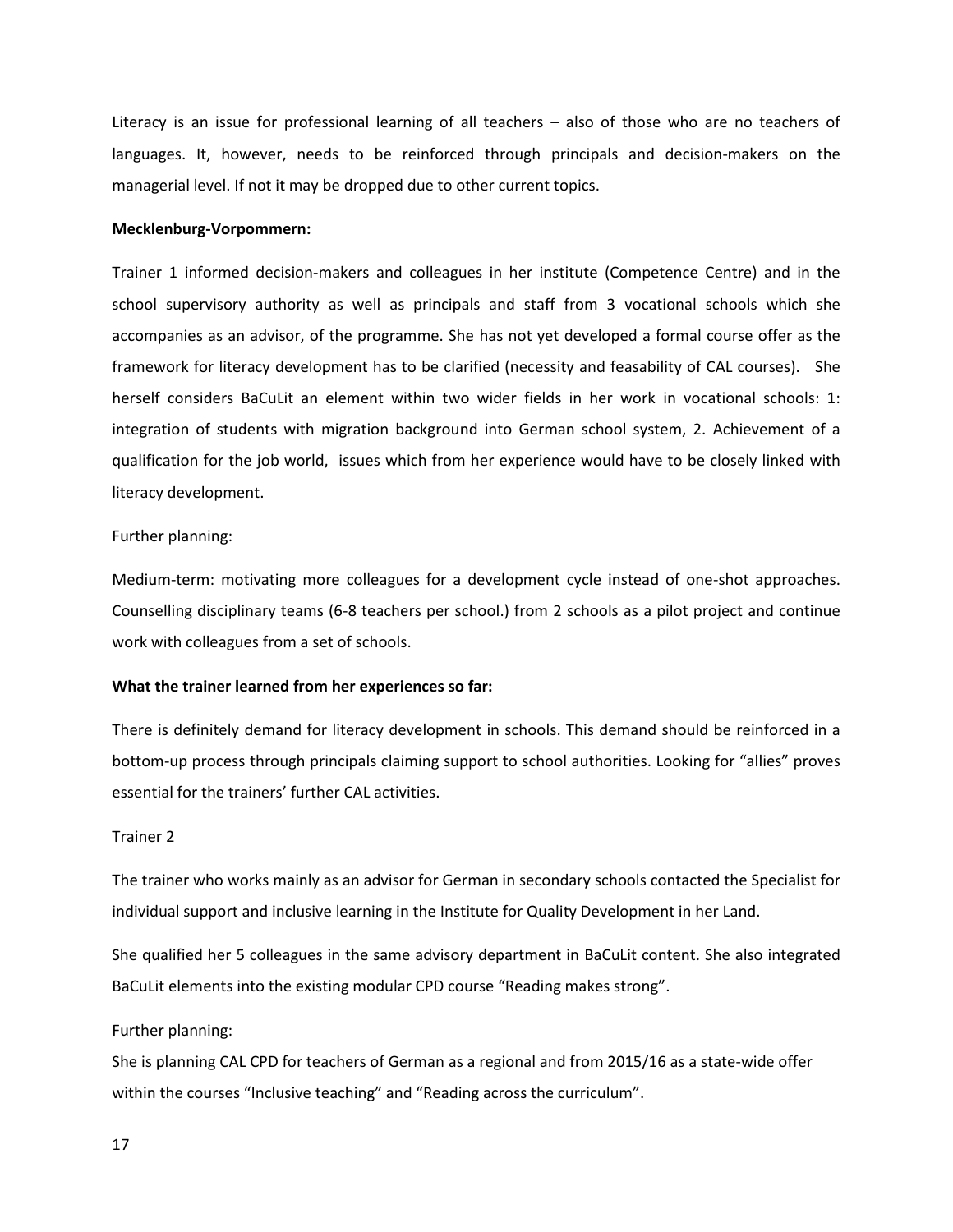#### **Niedersachsen**

The trainer, a teacher who has been deputed to the Academy for Reading where she trains teachers, librarians, in central programmes, contacted the board of directors of the Reading Academy and a ministerial councillor in the Ministry of Culture. is planning to offer BaCuLit courses for all teachers in her Land. This will, however, only be possible on demand from schools via the homepage of the academy. (20 teachers per session). Schools can choose 1-day on-site sessions from 4 BaCuLit modules.

To her mind the modules contain too much lecturing and will have to be altered holding more practical learning during the programme.

#### **Rheinland-Pfalz**

The two trainers contacted and informed decision-makers in their Insitute responsible for teacher professional development: the Head of Department, Coordinator of the Unit, Head of group of advisors as well as training staff in a series of meetings and talks starting in summer 2013.

The two trainers organised various following workshops and provided school counselling in their functions (Head of counselling for literacy at vocational schools respectively advisor on natural sciences in the department for school and learning development in the State Institute of their Land) in 2014:

Trainer one held four 1- day seminars addressed to ca. 30 teachers from vocational schools at upper secondary level plus a 1-day seminar on reciprocal teaching for ca 35 teachers.

Besides, partial implementation of CAL into the product portfolio of the group of advisors on "Language competences in vocational training and learning" could be achieved.

article on BaCuLit in the Institute publication "Pädagogik Leben" (potential readers 42.000 teachers in the Land) spread the innovative approach.

A proposal for an EU-project proposal on "Literacy development in vocational education" was launched. Further planning: A "Baculit Light" course will be held from April - July 2015

Trainer 2 integrated Cal elements in her counselling of secondary schools and CPD for natural sciences to between 10 and 35 teachers per course.

What the trainers learned from their experiences so far: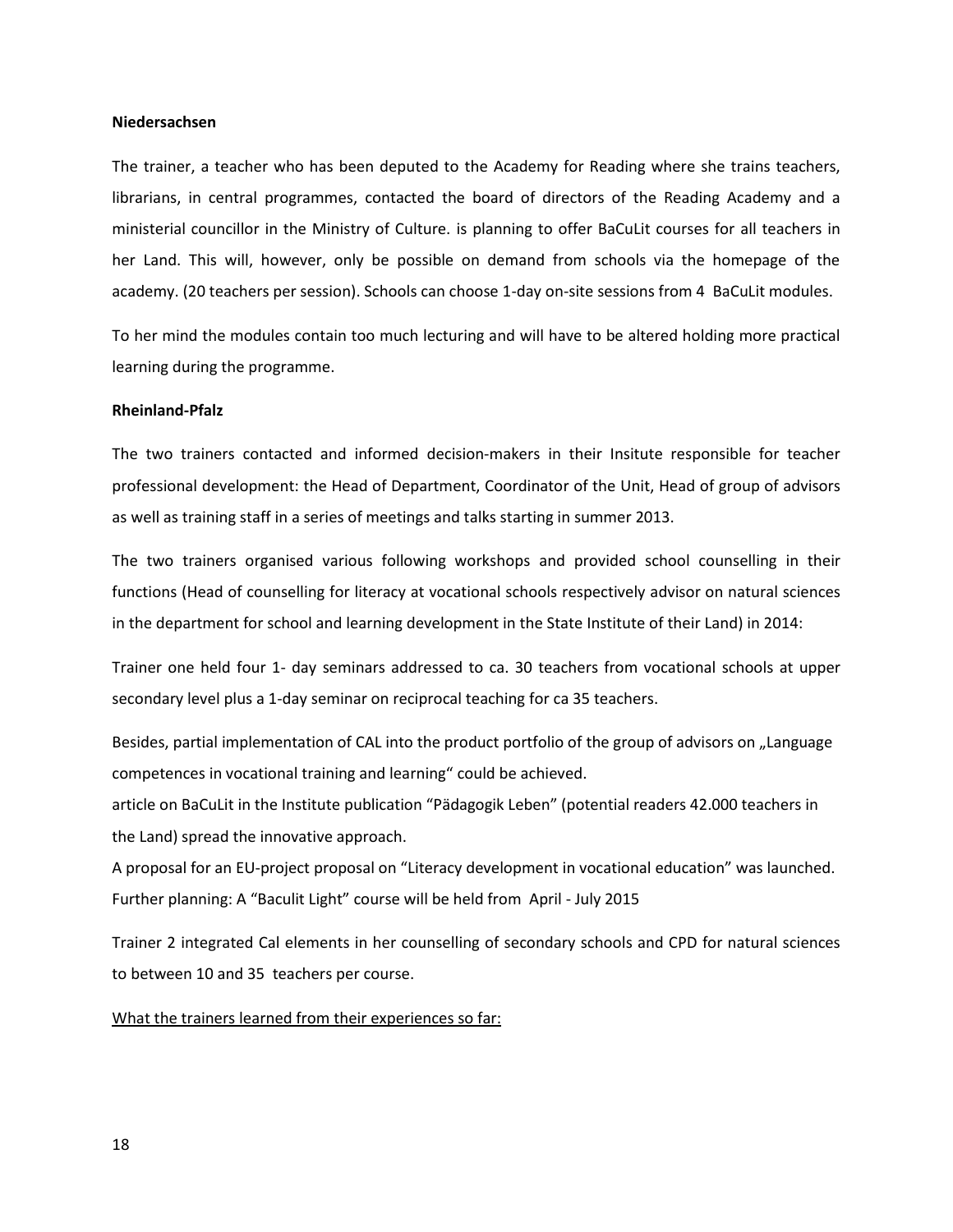Basically, a 6 day course would be required for BaCuLit content, this, however, is totally unrealistic. It therefore takes adapted versions of CAL learning "=BaCuLit Light", meeting the specific needs of the participants.

Some priorities set by literacy experts and teachers in service diverge.

BaCuLit elements will always have to be integrated in disciplinary learning.

Desideratum: making CaL part of the induction phase of teacher learning to improve its implementation chances.

#### **Saarland:**

The two trainers assume that BaCuLit will complement existing CPD scenarios through BaCuLit content as there has been a strong focus on reading development over the last years.

In 9-2014 The two trainers presented the programme to the head of department "General schools" in the Teacher Training Institute and to all the content area specialists and contributors to a publication "Lesekompendium"

In November and December 2014 they provided training on "Teaching academic vocabulary" (Baculit module 2) and on "Improving reading competence across the curriculum" (including Baculit modules 2 and 3 "Text variety and text structure") to 16 language learning advisors and to 30 teachers from all subject areas.

March 2015 Module 3 for the group of language learning advisors

Integration of BaCuLit elements into pedagogical days for whole staff

**Thüringen:** The two trainers from Thüringen could make use of a comprising network in their Land aiming at literacy development. . November 2014: They started with informative meetings for possible stakeholders and decision-makers concerning CAL on all levels of their Institute of teacher training.

They presented the programme to many decision-makers in their institute: to the Board of Directors, to the Specialist for German and Literacy in secondary schools including vocational schools, school libraries and project "ProLesen" , to the head of department "curriculum and content area development", to the head of teacher initial education. They also acquainted many members of the educational support system with BaCuLit : coordinators of the Pro Lesen and the BISS project, advisors for German and for reading compentence in schools and they met with high interest and were well supported.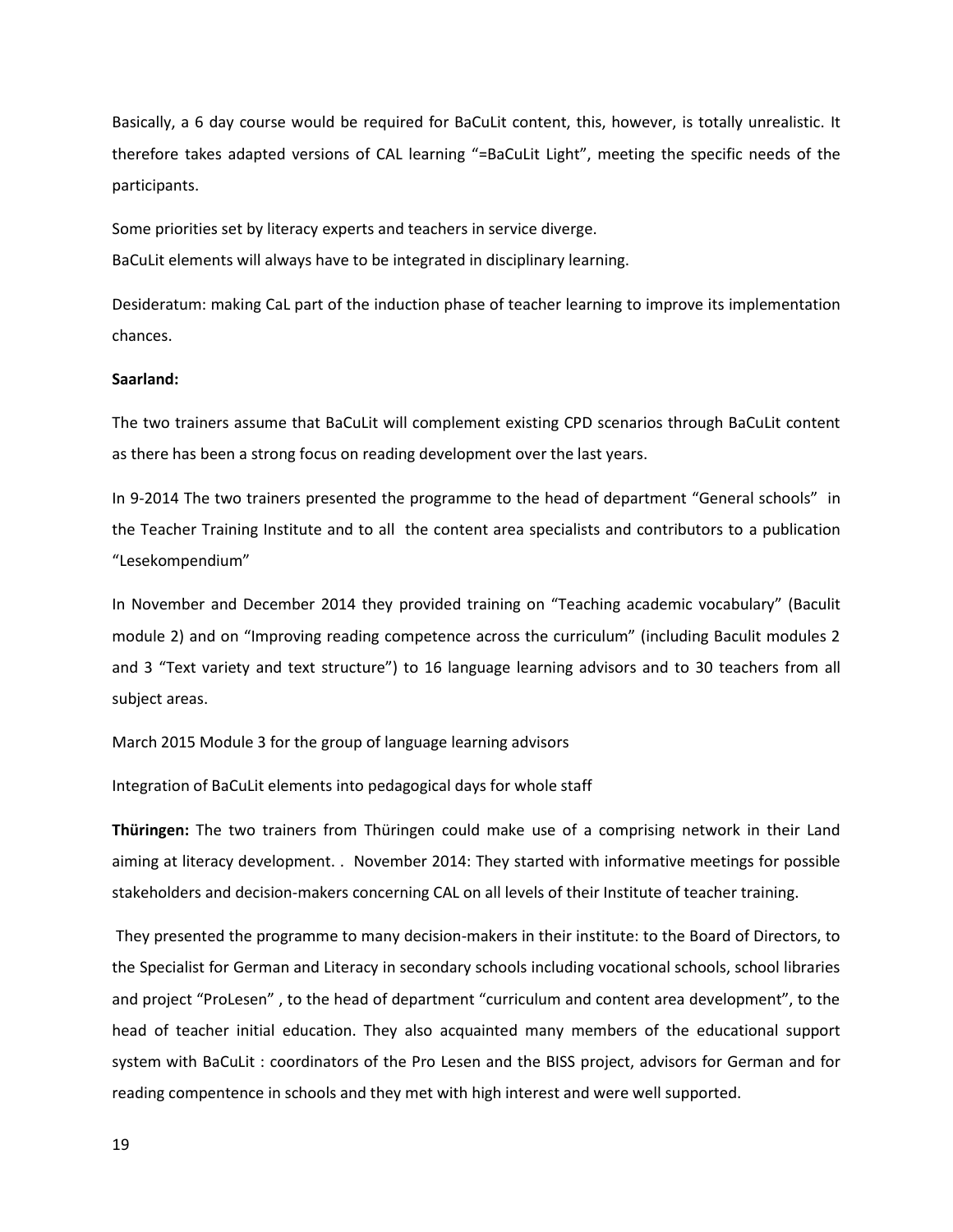#### Planned: longer term planning

#### Summer school on Literacy development in July 2015

January/ February 2016 Presentation of implementation results achieved by participants of the summer school

#### From their approach the trainers learned the following:

There are positive perspectives for Integrating CAL on a regular basis into regional and central CPD programmes provided by the Teacher Institute. The offer will, however, have to be adapted to the target groups. The courses will be directed primarily to persons from the educational support system that have already been qualified in literacy (advisors for reading, coordinators in the Pro Lesen and BISS projects) who will then assume the role of multipliers

A special focus has to be set with regard to refugees with little or no knowledge of German who need to be integrated into the school system. The trainers identify above all a need for building up their vocabulary in content areas. To this purpose specific modules from BaCuLit (academic vocabulary and cooperative learning) will be prioritized in CPD measures.

Besides, BaCuLit is also considered suitable as part of the induction phase of teacher training in 2015/16 and possibly in the subsequent years.

# Major obstacles encountered in the implementation of the BaCuLit CAL course and potential solutions

In their implementation logbooks, the trainers pointed out some obstacles that concerned the delivery of the BaCuLit/ CaL course as part of the programme in an in-service teacher institution. It should be noted that these obstacles vary widely according to the regional, financial etc. framework of the corresponding Land. See below the obstacles identified by the trainers and possible solutions for overcoming them.

#### **Obstacle 1**

#### **Lack of time**

Trainers were confronted with the fact that it is becoming more and more difficult to get teachers out of school even in context with strategic goals, as there is a conflict between the obligation for schools to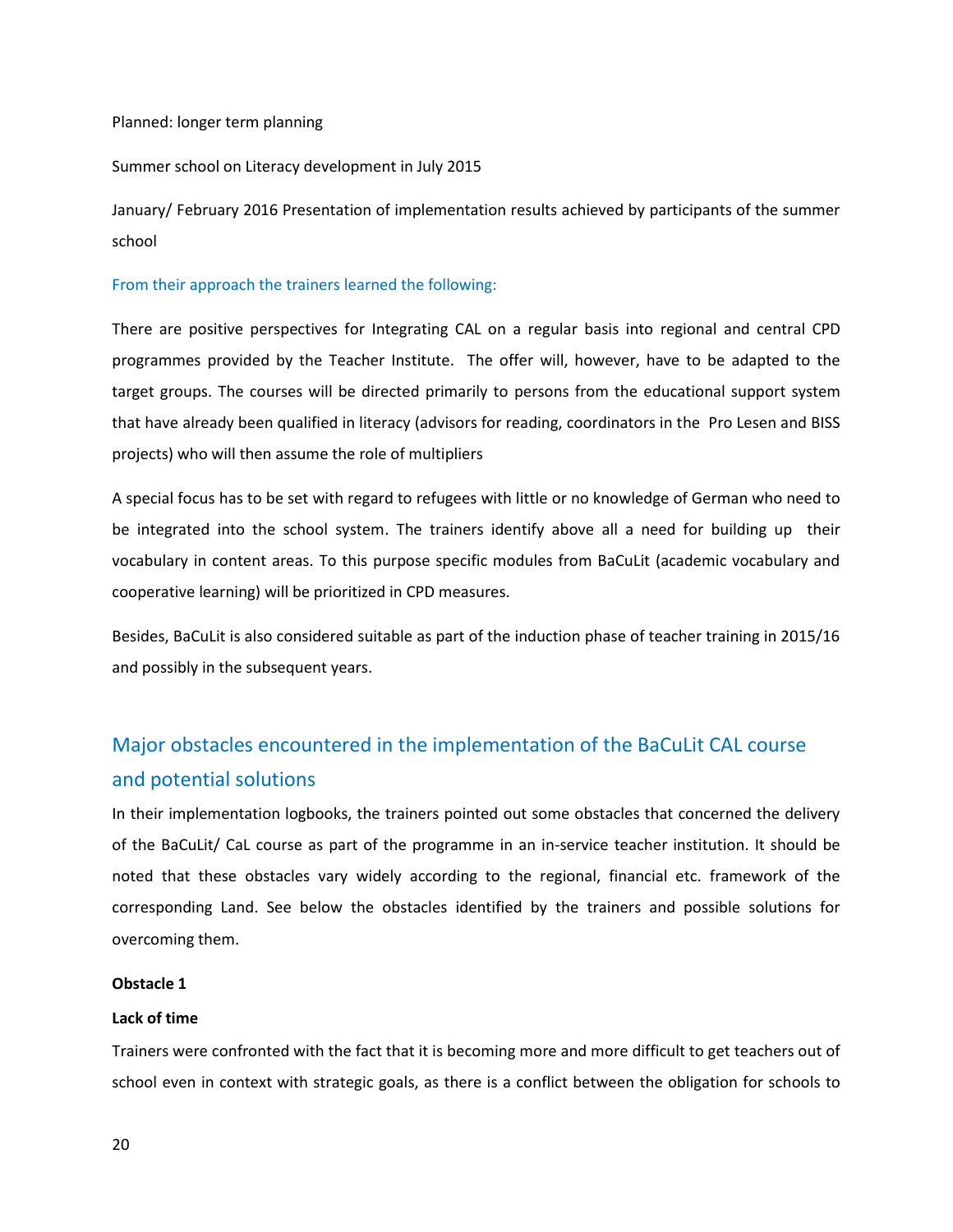cover teaching by 100% and the needs for teachers' professional development. As schools have to invest into substitution of teachers during their absence due to training programmes, principals show reluctance to allow teachers any professional development during school hours. Whole-day teaching also makes it difficult to find time and space for development. Therefore weekends and holidays would be ideal but are widely resisted by the teaching personnel and also by the trade unions.

#### **Solutions:** There are several solutions:

a) **a blend of weekdays plus (rarely) Saturdays** to facilitate acceptance for a time-intensive programme like BaCuLit. Alternatively the training or parts of it might be placed into the first or last days of the school holidays as a **"spring, summer or autumn summer course".**

b) **a 'light' version** offering one module only or a mini-version of the programme. Such an offer will serve its own purpose, or it may function as an appetizer which attracts teachers' attention and demonstrates what they can expect when attending a fuller version. Several of our trainers reported having worked successfully with a "one lesson" or "one afternoon" demo version.

c) **a blended learning programme** as a combination of face-to-face and electronic elements the electronic parts allowing a high amount of flexiblilty as to individual working processes. We used E-Learning in our training of the trainers, yet found that the trainers hardly transported this format into their own CPD activities. We have discussed in how far this could be altered. From our findings, the format chosen by us is not yet optimal but definitely promising. So we found that a more intensive faceto-face working phase is required at the very start of the project to establish a learning community. Here further research is needed.

#### **Obstacle 2**

Geographial data of the Länder may facilitate or complicate the organisation of training programmes, German federal states varying greatly in size. To illustrate these differences, consider that Bremen, the smallest constituent state, covers 419 km2, whereas Mecklenburg-Vorpommern covers 23 180 km2 and Bavaria, the largest Land, covers 70 552 km2. With an emphasis on geographical conditions, [Berlin,](http://en.wikipedia.org/wiki/Berlin) [Hamburg](http://en.wikipedia.org/wiki/Hamburg) and the [Free Hanseatic City of Bremen,](http://en.wikipedia.org/wiki/Bremen_%28state%29) which in fact includes the cities of [Bremen](http://en.wikipedia.org/wiki/Bremen) and [Bremerhaven,](http://en.wikipedia.org/wiki/Bremerhaven) are frequently called *Stadtstaaten* [\(city-states\)](http://en.wikipedia.org/wiki/City-state). The remaining 13 states are called *Flächenländer* (literally: area states). In these area states both trainers and participants have to cover far distances to get to a training venue. (cf.: http://en.wikipedia.org/wiki/States\_of\_Germany)

#### **Solutions**

Adapting formats of CPD to regional and local conditions, e.g. intensifying online parts of blended

21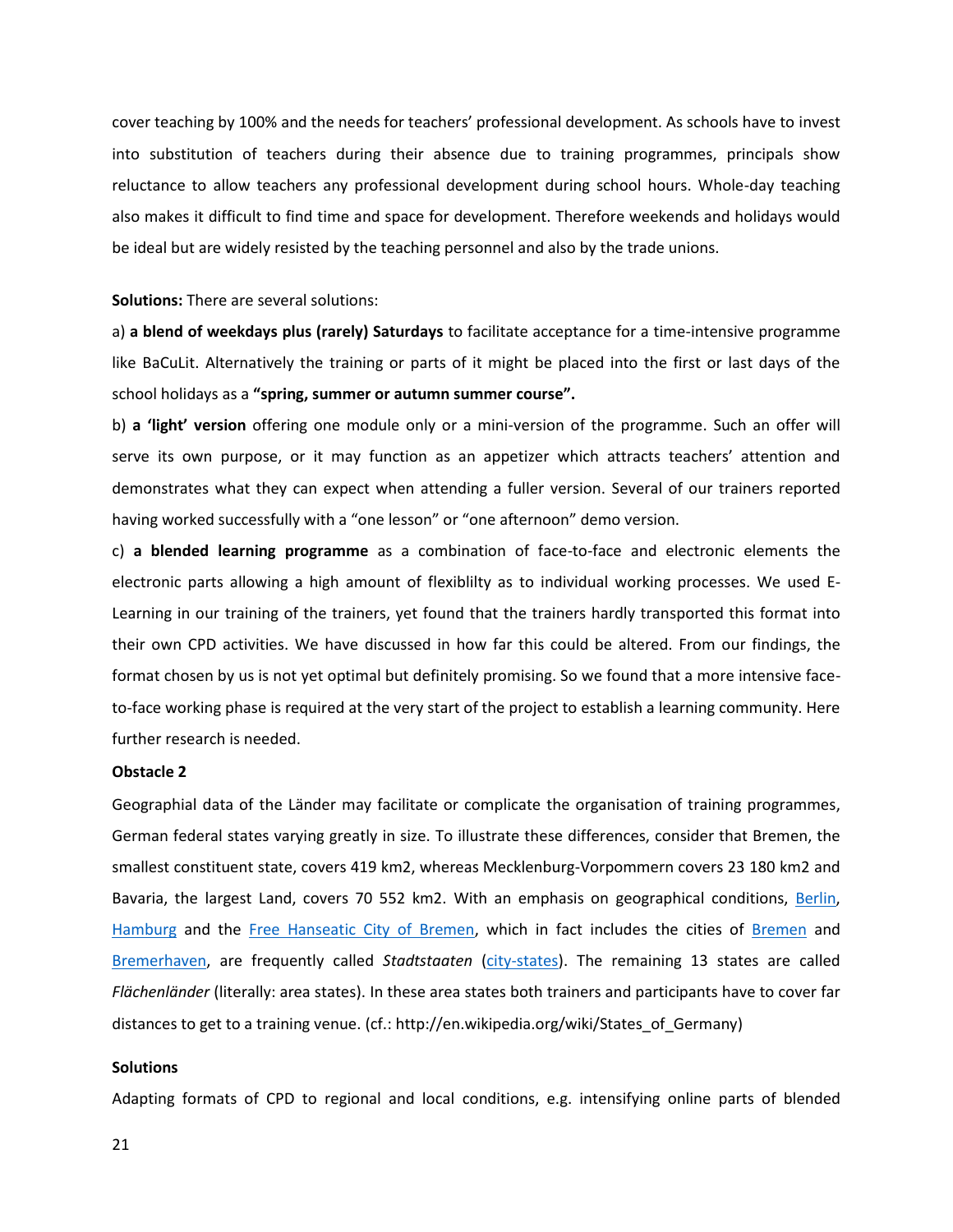learning programmes especially in area states to facilitate participation.

#### **Obstacle 3**

In some Länder **teachers are reluctant** to in-service training in general due to an overload of regular teaching tasks. Many lack motivation to invest time into development measures due to the absence of incentives and rewards for participation.

In specific teachers often show resistance against **innovative delivery forms of training programmes.** In some cases technological problems (missing fast broadband) may be at the heart of teachers' reluctance to make use of virtual learning opportunies, sometimes teachers' reservations can be attributed to general beliefs on the nature of learning.

#### **Solutions:**

Finding suitable forms of blended learning (e.g. concerning proportion of face-to-face and virtual elements, time and amount of face-to-face parts, formats of communication etc.). From our experience blended learning should be initiated in a traditional face-to-face setting in order to build up a community of learners and to establish routines of working procedures.

#### **Obstacle 4**

#### **Literacy development one among many topics on the agenda (prioritized or not)**

Since the publication of national standards for primary and secondary schools in 2004ff. followed by those for upper secondary in 2012 and due to **slight improvements in German PISA outcomes** (percentage of readers at risk rising from 22,6% in PISA 2000 to 18,5 % in PISA 2009 and 14,5% in PISA 2012) , the topic of **reading development** seems to have **lost attention in some contexts in favour of other competence areas** (e.g. text production, listening comprehension,) **and prioritized "topics of the day**". Among them: individualised teaching in diverse classrooms (considered highly relevant in areas like Frankfurt, Stuttgart or Berlin with a rate of children with migration background of up to 80%), formative assessment, inclusive classrooms following the UN convention of the rights of persons with disabilities and the evaluation of the outcome of teacher training programmes.

The present professional debate in continued teacher learning shows that many German colleagues do **not find a "red thread" in subsequent programmes**. A typical quote by one school principal "We focused our attention on reading competence for several years, but at the moment our work on standards and school curricula keeps our staff fully occupied and leaves no room for that."

22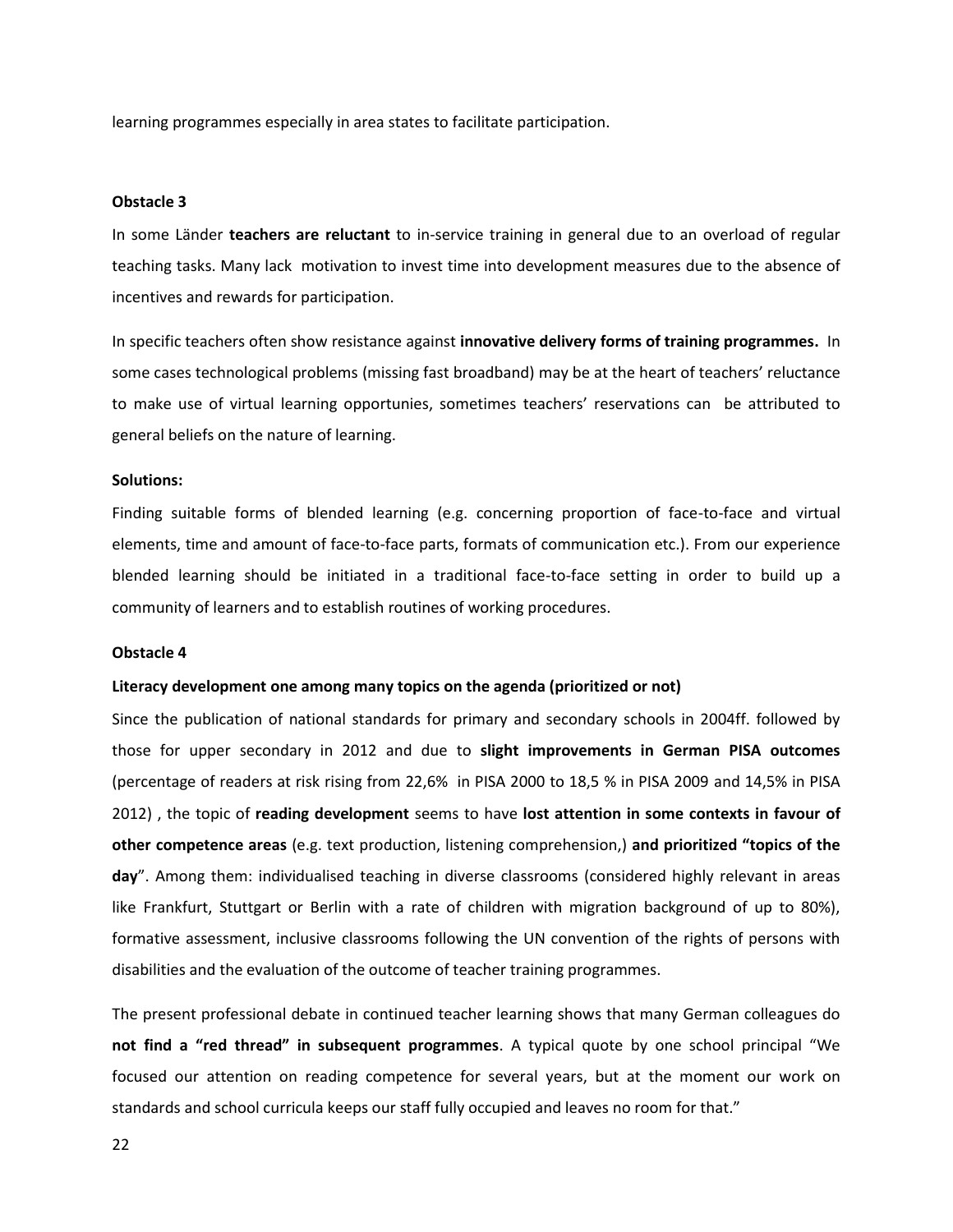#### **Solution**

Tracing that literacy and other debates (on standards or inclusion) are dealing with **one and the same topic – as they share a common feature. They impose a change in classroom practice and support student learning processes thus promoting desired valuable learning outcomes.**

#### **Obstacle 5**

In several Länder State Institutes responsible for teacher training have been under permanent reorganisation over the last decade (e.g. 5 complete organisational reconstructions in Hesse since 2000) a lack of transparency and reliable decision-making being the consequence. These weaknesses combine in many places with a lack of clear targets and set programmes. This combines with a lack of resources for teacher development. Missing interest with teachers concerned is one of the consequences.

#### **Solutions:**

Political solutions in the form of policy reforms are indispensable. If policy does not support teacher professional development in literacy (to give but one example) through

- clear quality and performance standards,
- an obligation to follow courses in this field,
- incentives for participation,

teachers will show little interest in such development programmes. A clear political framework of teacher CPD in Germany is high in demand.

Here the European Literacy Policy Network (ELINET) (coordinated by Prof. Garbe at University of Cologne) which raises awareness for joint ventures in the promotion of literacy provides benchmarks for further development. "Literacy promotion needs to move up the European policy agenda."

Established in February 2014, ELINET unifies 78 partner organisations from 28 European countries (including 24 EU member states) engaged in literacy policy-making and reading promotion in Europe. Types of organisations:

- Education ministries and national agencies
- Existing literacy networks and national associations
- International organisations (like UNESCO)
- Foundations and NGOs
- Universities, research centres and teacher training institutions
- Volunteer organisations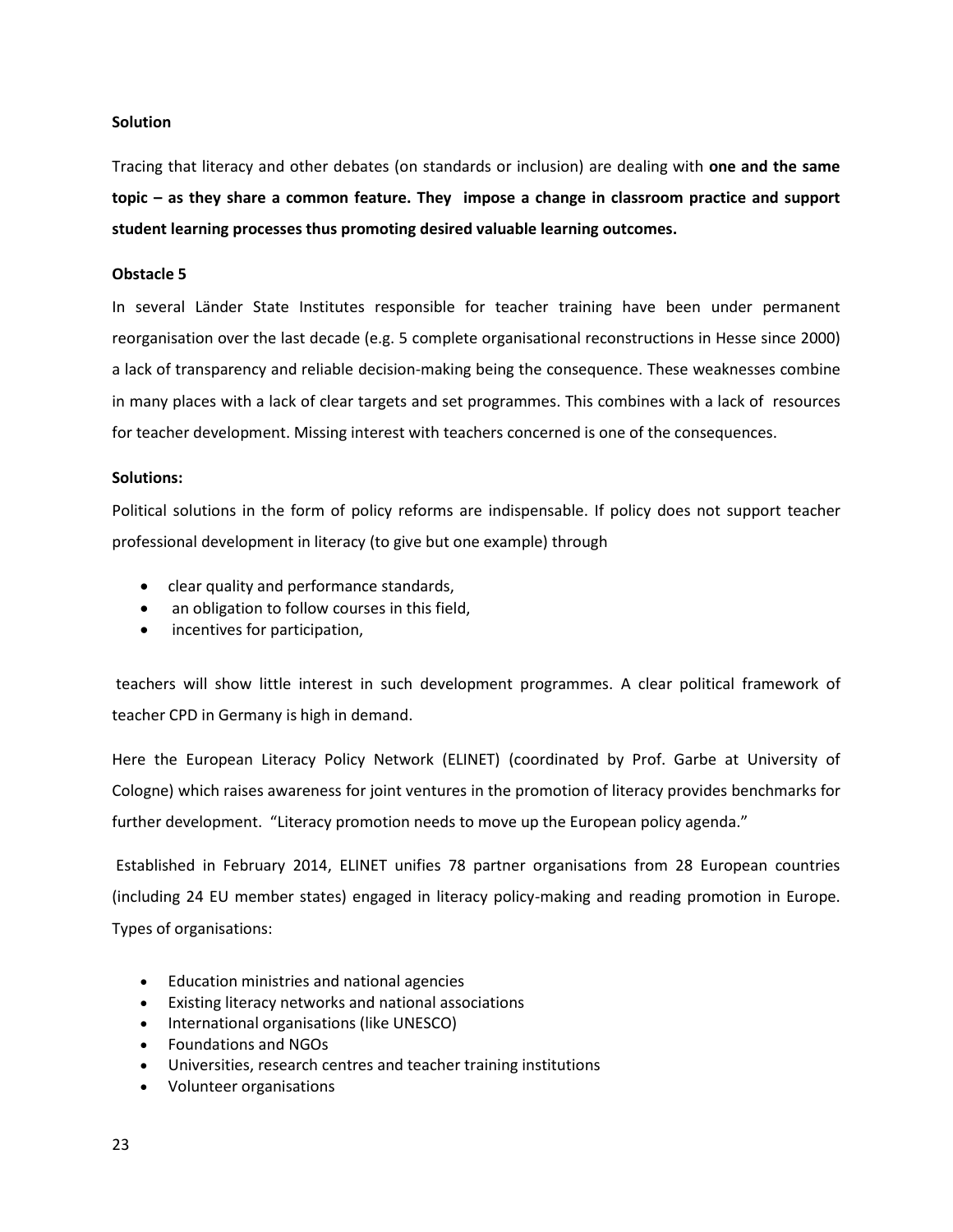#### Cf[. http://www.eli-net.eu](http://www.eli-net.eu/)

Key success strategies applied by the trainers.

**Without any exception the qualified trainers who filled in the logbook displayed a high degree of engagement** looking for solutions and paths towards the implementation of the programme. The measures initiated by them are carefully adapted to the conditions of the respective Land and they witness a high amount of creativity. Here is a list of key success strategies to be identified:

#### **Implanting programme in several phases of teacher education**

Example: Hamburg, where, besides a regular course for student teachers, one type of BaCuLit course was developed as a **certified additional qualification** for teacher trainees- to be piloted in summer 2015, training multipliers in preparation. Quote: "We are working on the run."

#### **Implementing the programme step-by-step**

Example: Bremen, **careful and full information of decision-makers at the Teacher training college in all phases of the implementation**

"As communication had always accompanied the process, there were no barriers to the implementation of BaCuLit." A focus was lais on the so-called "pedagogical double-decker" =teachers' learning through experience and didactic transfer into classrooms. In this context creative formats were applied, e.g. the so-called *Power-Point Karaoke* to involve colleagues in direct practical experience with new content.

Example Thüringen: **Systematic and step-by-step planning of implementation** on different levels within relevant institutions including summer school 2015 was performed.

#### **Integrating BaCuLit ISIT into existing literacy programmes**

Niedersachsen: **Integration** of CAL elements into state-wide programme of teacher academy Mecklenburg-Vorpommern: **integration** into modular courses on cross-curricular reading in grammar schools and vocational schools "Lesen macht stark", integration into programmes **meeting diverse needs** (German as a foreign language for the high amount of students with migration background; inclusive learning opportunities) was examined.

Saarland: **Successful integration** of BaCuLit is paved through existing demand for "Continuous language education" in the Land.

Thüringen: Integration into existing literacy programmes ProLesen und BISS was initiated.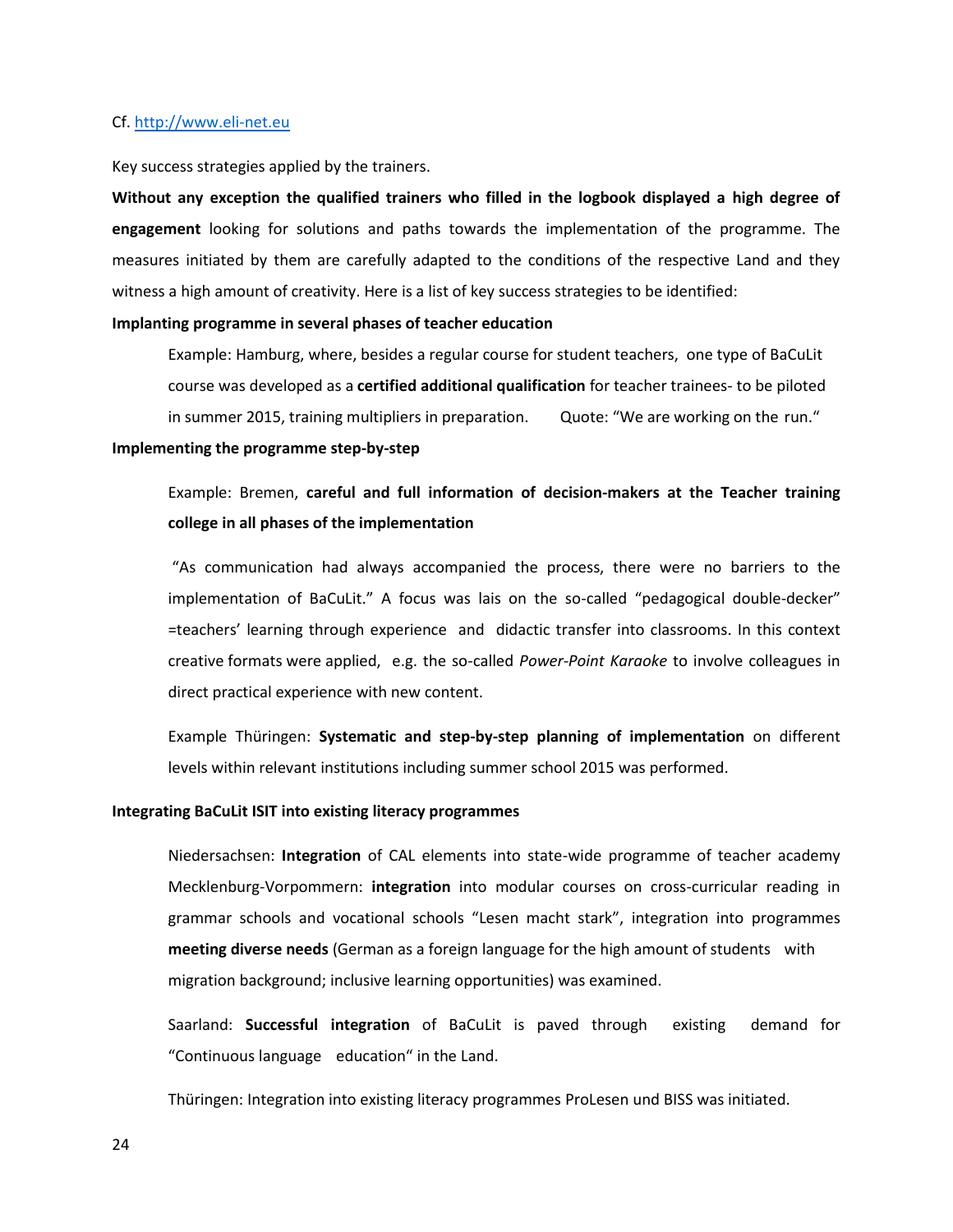#### **'Appetizer' Strategy:**

e.g. Saarland- Applying "appetizers", e.g. on the topic of academic vocabulary through "wordwall" was successfully tested. Quote: "One hour mini-training sessions are highly effective."

#### **Tailoring the programme following existing demands**

#### **Adaptation of BaCuLit/ ISIT example:**

**Rheinland-Pfalz:** CAL "light" for in-service vocational teacher training and for CPD on natural sciences was found to be the most suitable format.

#### **A 'complete packet'**

Example Bayern: **Complete BaCuLit course for teacher training college was designed and is presently run**, perspectives for in-service training have opened up: core elements: think aloud, vocabulary, RT, CARI.

Quote: "Sometimes it takes an *elevator pitch* to make things work."

Example Bremen: A complete BaCuLit programme for trainee teachers was started.

Example Hamburg: A complete BaCuLit course as an **additional qualification** for teacher trainees has been designed.

#### **Self-qualification**

Examples: Several trainers asked themselves how they can gain the necessary expertise as a BaCuLit facilitator. They decided to first put parts of the programme to the test in their own teaching practice (schools, teacher seminars etc.) and thus gained experience and selfconfidence In their role as trainer. They kind of self-scaffolded their own learning process by asking themselves questions that can be followed in their logbooks. Only in a subsequent phase did they implement their BaCuLit elements in their role as teacher trainers.

#### **Networking**

To name but one example, trainers from Hamburg and Rheinland-Pfalz cooperate closely. This type of cooperation proves extremely fruitful, for the further development of the BaCuLit content (e.g. common work on an additional module on "BaCuLit for students with migration background") and for producing **synergies** between fields.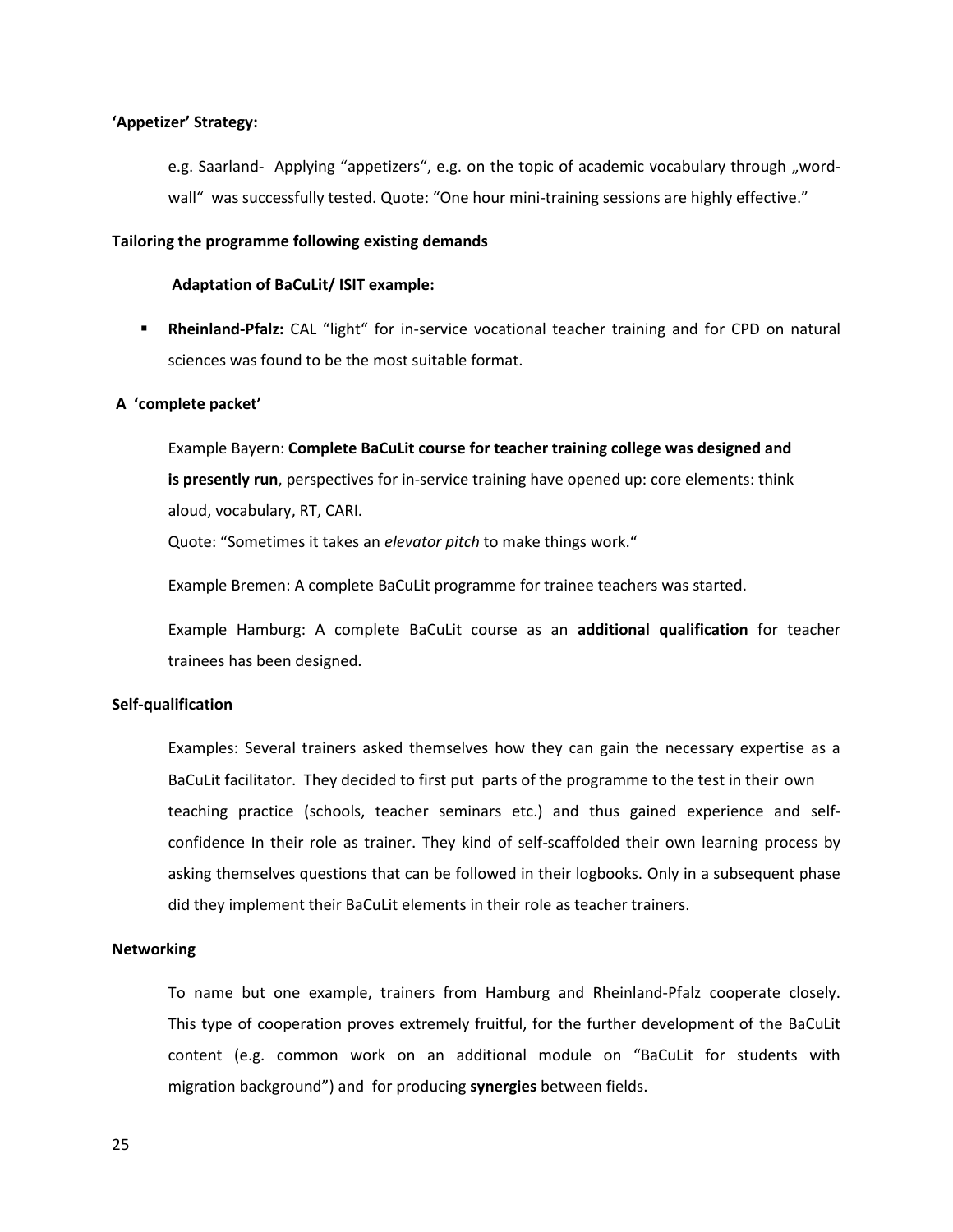## Recommendations for trainers concerning all phases of the training

Subsequent to the analysis of the trainers' logbook we make the following recommendations:

#### 1. Before the training

- Attract attention and raise motivation. **Offer a CAL demonstration lesson or mini-session** to attract attention to the programme and make it transparent to its potential users.
- Focus on flexibility by keeping a **balance between top-down and bottom-up processes** in the planning of modules, programmes, sessions.
- With regard to CPD on department or whole-staff level: Identify CAL elements in the school curriculum and survey existing expertise, developments and learning needs defined by teachers/ staff concerning these elements. Thus **tailor training around teachers as learners.**
- Take a **flexible approach** towards the **organisation** of CAL CPD: as on-site training in one school, in a school network, for teachers of same discipline, as a cross-curricular offer. Each form has both advantages and drawbacks.
- Design sessions following the so-called **"Pedagogical double-or triple decker"**= (teachers in learners' role). This implies: Theoretical foundation plus teacher learning through own experience and modification if required.

only subsequently implementation in participants' own teaching practice should be targeted.

#### During the training

**Model Learning Processes** 

Model learning (rf. The Cognitive Apprenticeship model), e.g. Think aloud as part of a methodology which offers opportunities for teachers to act and experience new content.

- Raise **teachers' self-awareness** with respect to their individual reading practice, reading strategies etc. Give them opportunities for sharing diverse approaches to text within teacher group of same/ different subject area(s) as basis of work with students on demanding texts (cf. Reading Apprenticeship)
- Schedule sufficient time for **metacognitive processes** in connection with new content.
- Present **students' work samples** and **classroom videography** as motivating learning material for course work. Taking these samples from your own teaching practice will support your authenticity as a teacher trainer.
- **Invite participants to share student autographs/ classroom scripts** etc.from their own practice (encouraging an enquiring stance, action research).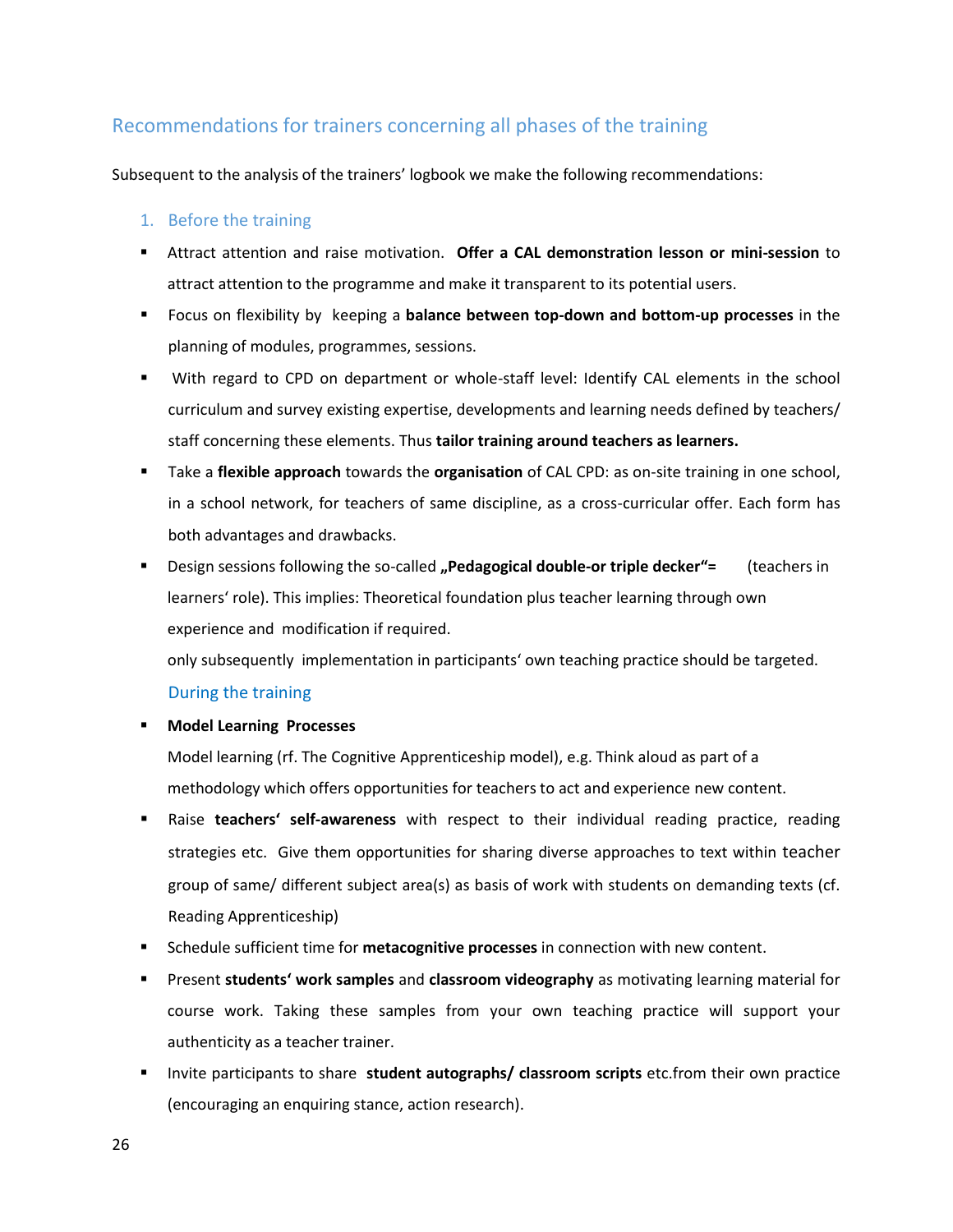Make the **red thread between sessions and modules** visible through "feed back and feed forward" instruments and through an implementation task after each session/ module to be built on in the subsequent module/session.

#### After the training

- Be an **active member of the CAL network** collaborate with the other national and international trainers. Share with them your successes and challenges. Ask for their advice if uncertain about implementation processes.
- **Support the participants** in their implementation of CAL in their classrooms through constructive individual feedback (on the site of their teaching, via mail, in forums etc.)

....................................................................................................

# Recommendations for providers of in-service training/ for trainers of trainers

- Providers follow their paramount target: school and classroom development. Teachers' continuing professional training (CPD) therefore has to be regarded as an element of classroom and school development (systemic level).
- Under this aspect targets of the providers and policy makers have to be put into accordance with the targets of the individual schools in a delicate balance of top-down and bottom-up processes.
- Quality has to be ascertained through research-base of professional development programmes – cooperation of academic researchers in teaching/ learning methodologies with practitioners from PD institutions and schools
- No one-shot approaches should be delivered– instead: process-orientated programmes in teacher education and training including practical implementation/ field testing of new content in between meetings and/or modules, also a recommendation for Ministries
- CPD Literacy Programmes should be "made to measure" as far as possible Balance between top-down and bottom-up processes in the planning of modules, programmes has therefore to be kept.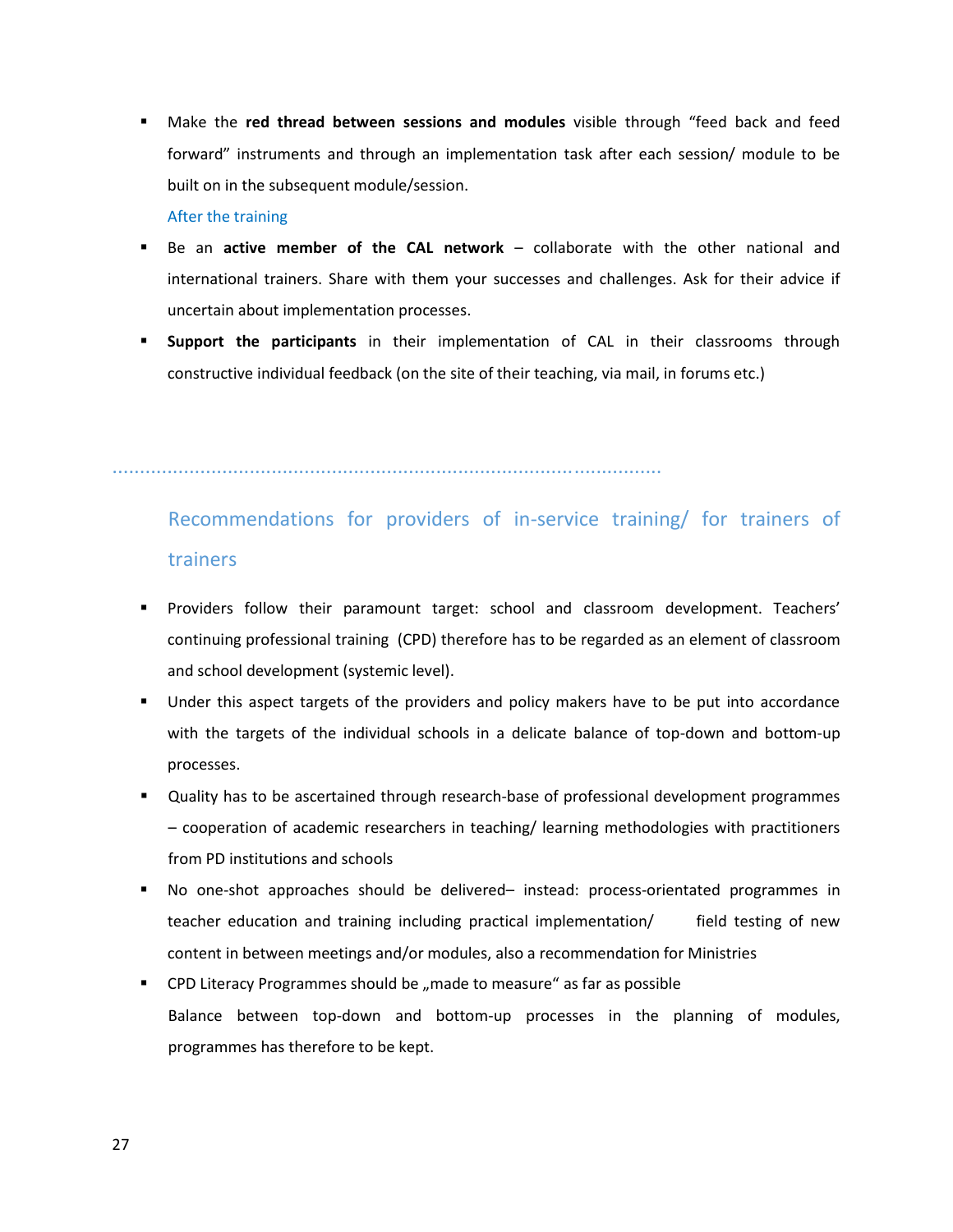- The Importance of face-to-face communication needs consideration no matter how sophisticated technical media are. Intercultural difference and growth may mean an enrichment or pose problems. Intercultural competence may encompass both aspects.
- Teacher learning poses a systemic question for school management: it is an important standard to establish "inquiring communities"- professional learners' communities of student teachers or teachers
- Therefore the participation of cross-curricular teams from same school, school district etc. instead of individual teachers only has to be emphasized.

.................................................................

## Recommendations for Policy-makers

 Instead of often inconsistent measures CAL should become a mandatory **common standard** for the three phases of teacher education

Phase 1: Initial teacher education

Phase 2: Practical Teacher Training

Phase 3: Continuing Professional Development (=CPD).

- Literacy development takes time and resources. It is, however, well invested money as it prevents social problems in the long run. (Correlation between literacy degree and life chances cf. [http://www.literacytrust.org.uk/assets/0002/3684/Literacy\\_changes\\_lives\\_2014.pdf\)](http://www.literacytrust.org.uk/assets/0002/3684/Literacy_changes_lives_2014.pdf)
- Consistency and coherence in approaching the issue of students' literacy skills is necessary in order to further improve student learning.

Too often promising programmes have been finished in the middle of successful implementation activities due to short-term policy decisions.

- CPD for individual teachers should be replaced by qualifation of teams and whole staff to ensure that quality improvement measures take roots on a systemic level.
- Due to current migration processes and growing social problems the topic of literacy is becoming more central and more basic than before. It is no longer an issue of the Länder anymore or only a "topic". So it has to be awarded highest priority.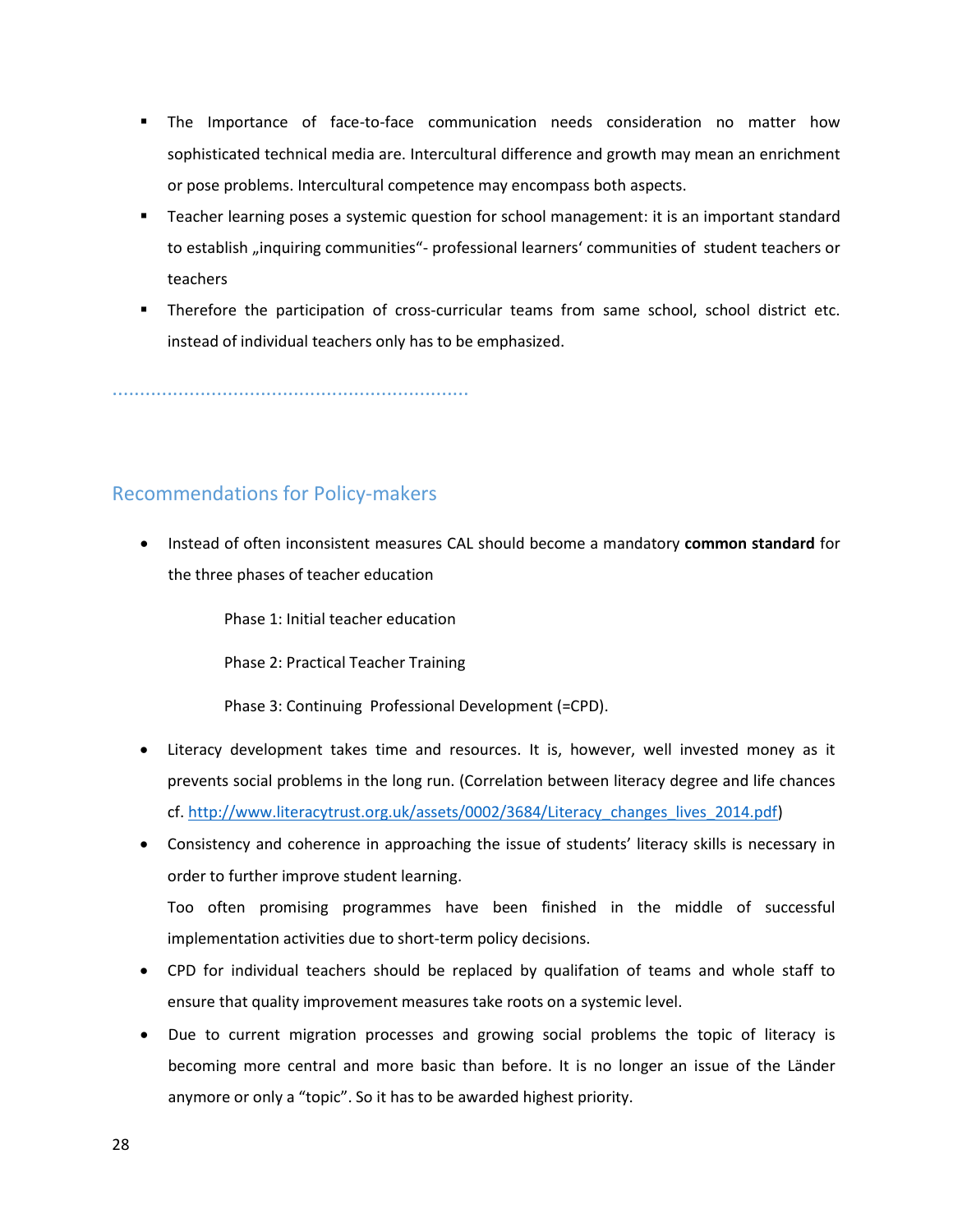The framework for literacy programmes in school and in teacher education has to be improved through the setting of common standards for quality and performance in CPD.

## To produce **sustainable effects** it will take …

- Regular **communication and exchange**, nationally and internationally, among researchers and trainers/ among trainees (platform)
- Regular face-to-face **meetings** (annual summer school)
- A greater number of **trainers** to be trained (minimum: one team per Land)
- A **network of trainers** within and across the Länder
- **Additional modules** according to national demand, e.g. in Germany: on German as a second or foreign language

## Conclusions of the report

........................................................................................................................

BaCuLit/ISIT meets an urgent demand for educational policy in general and German educational policy in particular: anchoring the decisive principle of literacy across the curriculum in teacher education, in its initial phase as well as in continuing teacher training. The BaCuLit programme is the first to define the minimum standards that European teacher education has to follow in order to "make every teacher a teacher of literacy", one of the top priorities defined through the High Level Expert Group on Literacy of the European Commission in 2012.

All Baculit trainers and the ISIT project team are well aware of the full potential that the BaCuLit project has with regard to this challenge.

They share the view that teacher training and competence can efficiently underpin a sustained and concerted development effort for student learning and they regard BaCuLit/ISIT a coherent programme appropriate for the development of such literacy skills.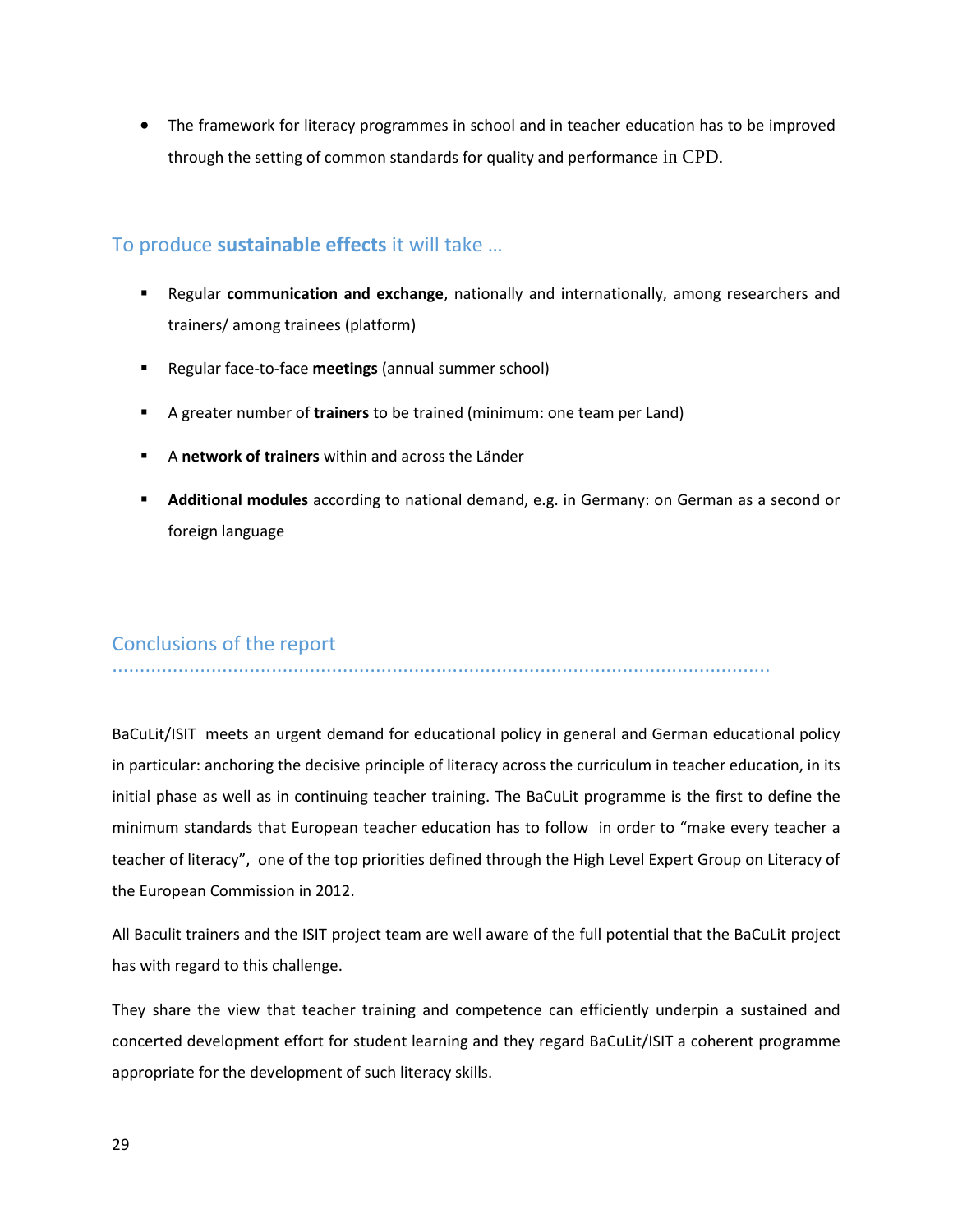- They feel highly motivated to participate in the programme which they consider "enriching".
- They display a high amount of careful consideration, flexibility, creativity and strategic planning in order to adapt the programme to the specific needs of the Land, region or school where they offer CAL teacher training.
- They are convinced that through BaCuLit or BaCuLit elements they can
	- a) acquire greater expertise for their own teaching practice
	- b) support content area teachers in acquiring improved literacy practices for their daily teaching and a deeper understanding of literacy development through metacognitive processes.
- Being experienced practitioners they are also aware of possible risks and hindrances that may impede the implementation of the programme. They are convinced that the programme has to take roots on a systemic level in order to show sustainable effects. They know that teachers are often difficult to motivate for in-service-teacher training due to the high amount of their routine tasks and to the lack of managerial support for such development.

To produce sustainable effects, the efforts of the BaCuLit in-service trainers should focus on.

- developing suitable forms of **promoting** the BaCuLit courses with principals, inspectors, teachers etc.
- enriching the course through examples of **good practice from teacher and student learning** in the use of the CAL elements (classroom scripts, classroom videography, students' autographs)
- **drawing** on research concerning on the potential of the blended learning format compared to face- to- face formats in their own training courses.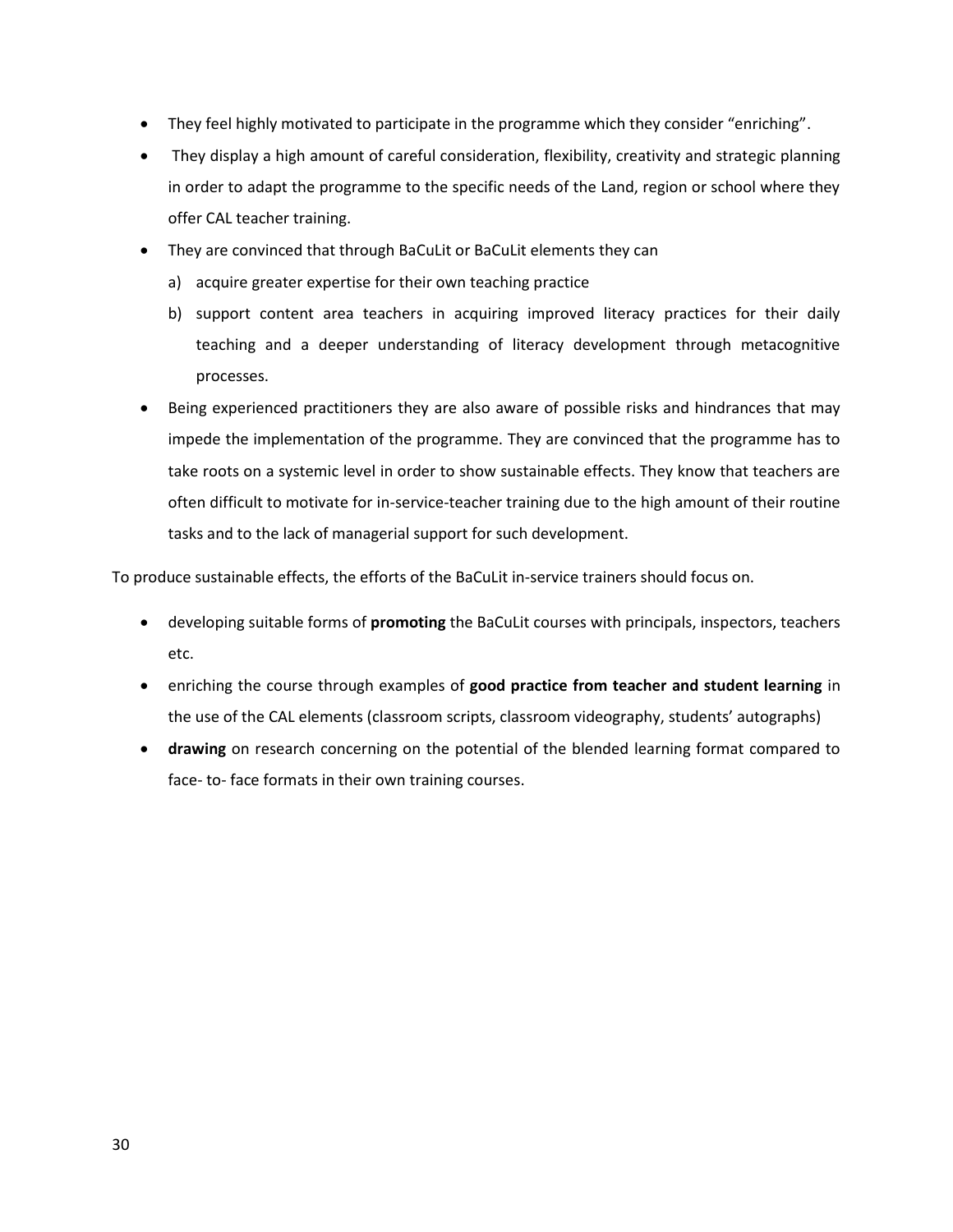## Bibliography

Bayerisches Staatsministerium für Unterricht und Kultus/ Staatsinstitut für Schulqualität und Bildungsforschung (ed.) (2010)

ProLesen. Auf dem Weg zur Leseschule. Leseförderung in den gesellschaftswissenschaftlichen Fächern. Aufsätze und Materialien aus dem KMK-Projekt "ProLesen". Donauwörth

EU High Level Group of Experts on Literacy (2012). Final report [http://ec.europa.eu/education/policy/school/doc/literacy-report\\_en.pdf](http://ec.europa.eu/education/policy/school/doc/literacy-report_en.pdf)

Bund-Länder-Initiative zur Sprachförderung, Sprachdiagnostik und Leseförderung. 2012 Expertise, Bildung durch Sprache und Schrift (BISS) [http://www.bmbf.de/pubRD/BISS\\_Expertise.pdf](http://www.bmbf.de/pubRD/BISS_Expertise.pdf)

Gaile, Dorothee, "Teacher Training and Professional Development" in: Garbe, C., Holle, K. & Weinhold S. (Eds.) (2010a). ADORE - Teaching Struggling Adolescent Readers in European Countries. Key Elements of Good Practice. Frankfurt/Main et al.: Peter Lang, p. 189 ff

Garbe, C. (ed.) Basic Curriculum for Teachers' In-Service Training in Content Area Literacy in Secondary Schools (BaCuLiT[\) http://www.alinet.eu/index.php?option=com\\_content&view=article&id=53&Itemid=50](http://www.alinet.eu/index.php?option=com_content&view=article&id=53&Itemid=50)

Garbe, C. (ed.) Implementation Strategies for Innovations of Teachers' Professional Development (ISIT) Comenius Project 539512-LLP-1-2013-1-DE-COMENIUS-CAM

http://www.alinet.eu/index.php?option=com\_content&view=article&id=118&Itemid=197

National Literacy Trust (ed.) (2014) Literacy changes lives 2014. A new perspective on health, employment and crime. London http://www.literacytrust.org.uk/assets/0002/3684/Literacy changes lives 2014.pdf

Timperley, Helen (2008) Teacher professional learning and development [http://www.ibe.unesco.org/fileadmin/user\\_upload/Publications/Educational\\_Practices/EdPractices\\_18.pdf](http://www.ibe.unesco.org/fileadmin/user_upload/Publications/Educational_Practices/EdPractices_18.pdf)

Secretariat of the Standing Conference oft he Ministries of Education and Cultural Affairs of the Länder in the Federal Republik of Germany (=KMK) (ed.). (2013). The Education System in the FederaL Republic of Germany 2011/2012- A description of the responsibilities, structures and developments in Education Policy for the Exchange of Information in Europe

**[http://www.kmk.org/fileadmin/doc/Dokumentation/Bildungswesen\\_en\\_pdfs/teachers.pdf](http://www.kmk.org/fileadmin/doc/Dokumentation/Bildungswesen_en_pdfs/teachers.pdf)**

Secretariat of the Standing Conference oft he Ministries of Education and Cultural Affairs of the Länder of the Federal Republic of Germany (=KMK) (ed.).(2013) PISA 2012: Schulische Bildung in Deutschland besser und gerechter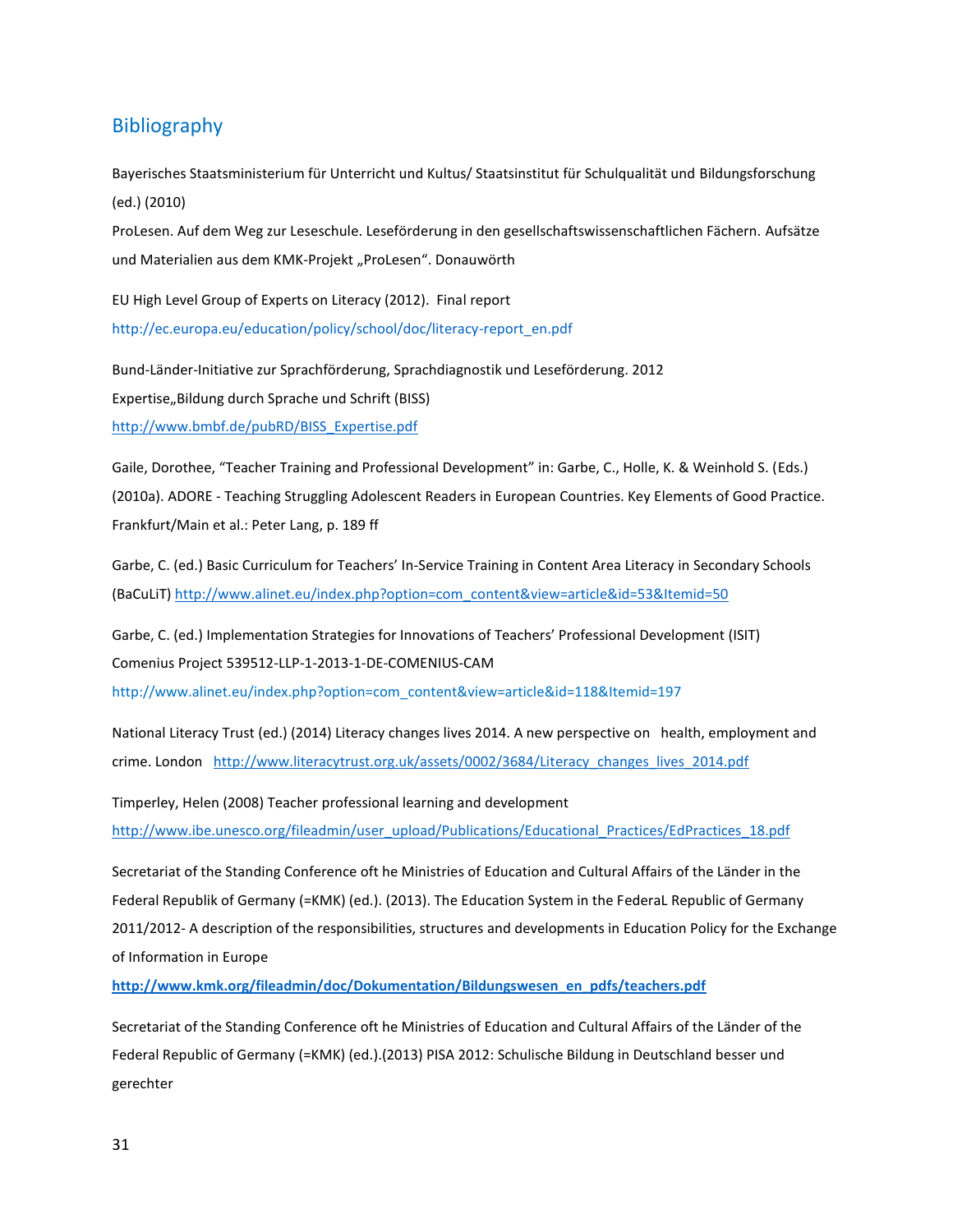[http://www.kmk.org/presse-und-aktuelles/meldung/pisa-2012-schulische-bildung-in-deutschland-besser-und](http://www.kmk.org/presse-und-aktuelles/meldung/pisa-2012-schulische-bildung-in-deutschland-besser-und-gerechter.html)[gerechter.html](http://www.kmk.org/presse-und-aktuelles/meldung/pisa-2012-schulische-bildung-in-deutschland-besser-und-gerechter.html)

Yoon, K. S./ Duncan, T./ Lee, S. W.Y./ Scarloss, B./ Shapley, K. (2007): Reviewing the evidence on how teacher professional development affects student achievement. In: Issues & Answers Report, H.33 (2007), 1-62. <http://www.pdal.net/reports.as>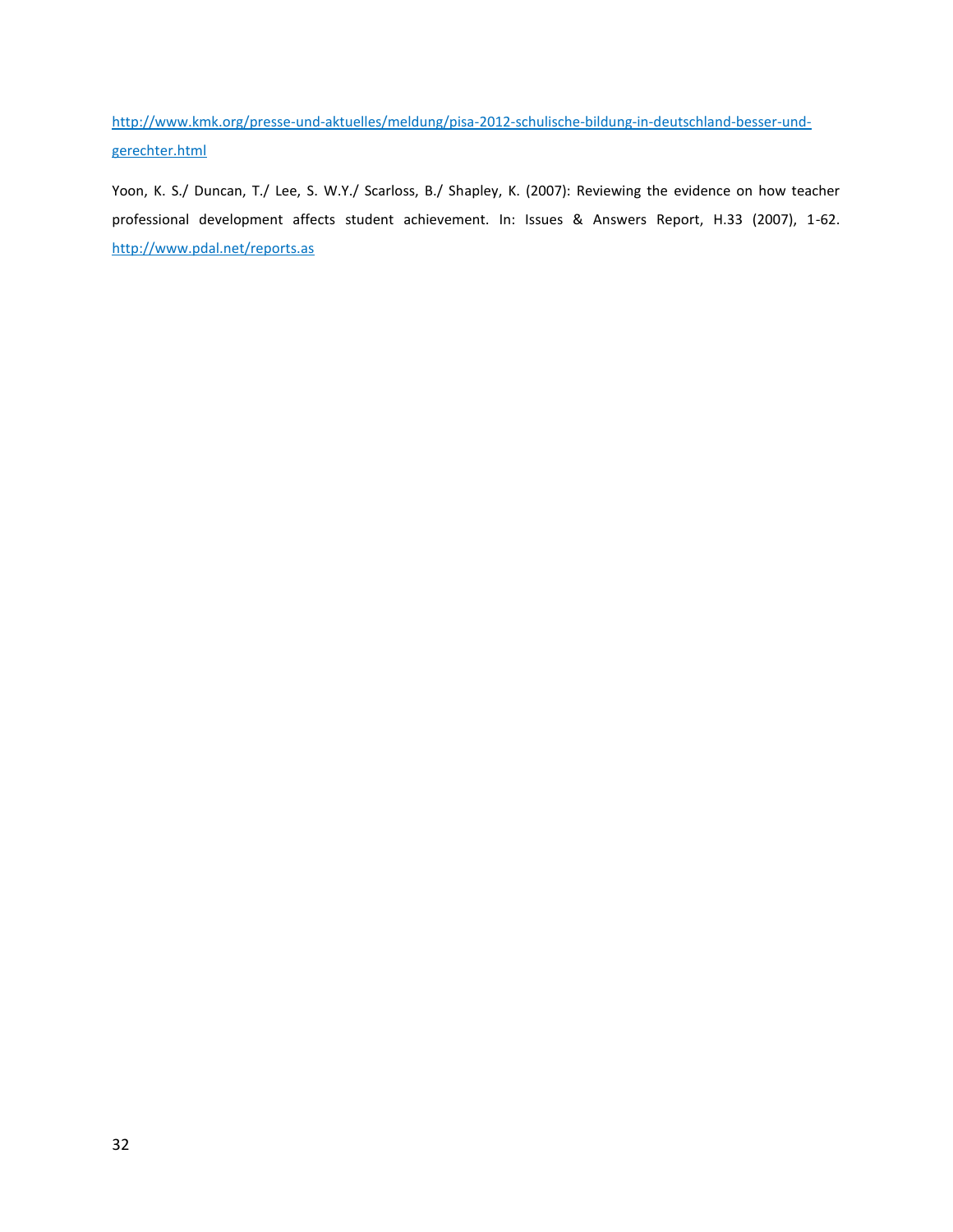## Annex

## Participating Federal States of Germany (Länder)

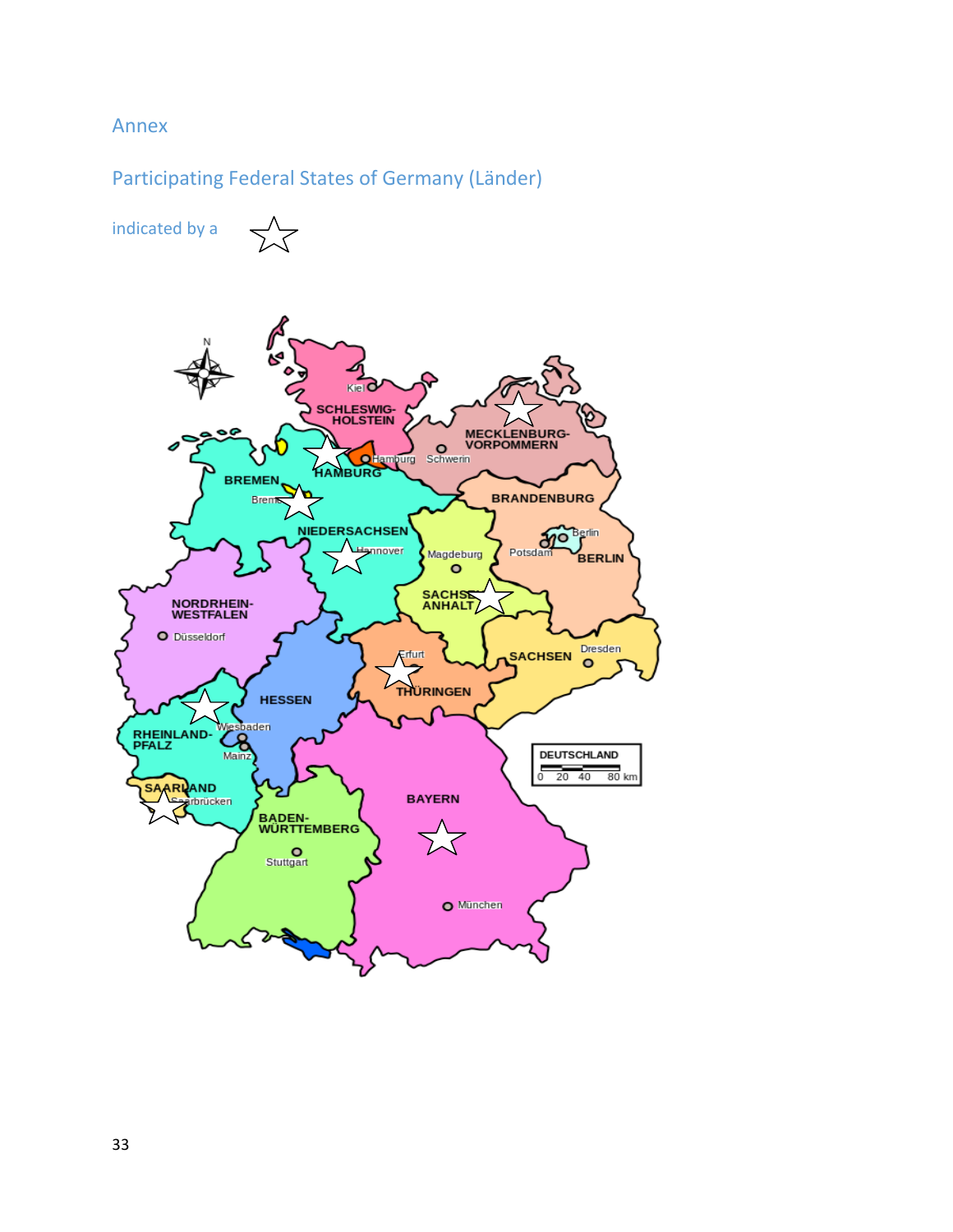## Annex 2

## BaCuLit Trainers who documented the implementation of the CAL/ BaCuLit

# Courses by filling out the implementation logbook in teams or individually

| Surname,    | <b>Experience as a trainer</b>              | Institution<br>where<br>the | <b>Federal State</b> |
|-------------|---------------------------------------------|-----------------------------|----------------------|
| <b>Name</b> |                                             | trainer works               |                      |
| Hörmann,    | Secondary teacher for English and Music,    | MB-Dienststelle für         | Bayern               |
| Yvonne,     | Head of Office for Practical Teacher        | Realschulen,                |                      |
| Dr.         | Training, Educator in Teacher Training      | Mittelfranken, Nürnberg     |                      |
|             | Seminar, trainer in and central or regional |                             |                      |
|             | <b>CPD</b>                                  |                             |                      |
| Mütter,     | Secondary Teacher for German working in     | Als Regionalbeauftragte     |                      |
| Barbara,    | vocational schools at upper secondary       | für das Institut für        |                      |
| Dr.         | level, CPD trainer in central and regional  | Schulqualität und           |                      |
|             | learning and in on-site training.           | Bildungsforschung (=ISB)    |                      |
|             |                                             |                             |                      |
| Beckmann,   | Educator in teacher training seminar,       | Landesinstitut für Schule   | <b>Bremen</b>        |
| Ruth        | supervising tutor for<br>master students,   | (LI) Bremen                 |                      |
|             | CPD trainer for language consulting         |                             |                      |
|             |                                             |                             |                      |
| Hackbarth,  | Elementary and secondary Teacher for        | Landesinstitut für          | Hamburg              |
| Yvonne      | Religion, Chemistry, Physics.               | Lehrerbildung und           |                      |
|             | Teacher educator in pre-service teacher     | Schulentwicklung            |                      |
|             | training at University and teacher training | Hamburg, Abt. Ausbildung    |                      |
|             | seminar                                     |                             |                      |
| Marxsen,    | Secondary teacher for English, German,      | Landesinstitut für          |                      |
| Alexandra   | <b>Biology</b>                              | Lehrerbildung und           |                      |
|             | CPD trainer in central and on-site learning | Schulentwicklung            |                      |
|             |                                             | Hamburg, Abt. Fortbildung   |                      |
| Jaschke,    | Secondary teacher for German,               | Institut für                | Mecklenburg-         |
| Inis        | Project leader "Lesen macht stark",         | Qualitätsentwicklung        | Vorpommern           |
|             | School advisor for German                   | Mecklenburg-                |                      |
|             |                                             | Vorpommern IQM-V,           |                      |
|             |                                             | Rostock                     |                      |
| Bothe,      | Teacher for elementary school and lower     | Akademie für                | Niedersachsen        |
| Viktoria    | secondary School,                           | Leseförderung               |                      |
|             | <b>CPD</b> trainer                          | Niedersachsen, Hannover     |                      |
|             |                                             | (Einrichtung des Landes     |                      |
|             |                                             | Niedersachsen und der       |                      |
|             |                                             | Stiftung Lesen)             |                      |
| Bürgin,     | Secondary teacher for physics and           | Pädagogisches               | Rheinland-           |
| Andrea      | chemistry,                                  | Landesinstitut Rheinland-   | Pfalz                |
|             | specialist for natural sciences in the      | Pfalz (PL) Speyer/Bad       |                      |
|             | department for school and classroom         | Kreuznach                   |                      |